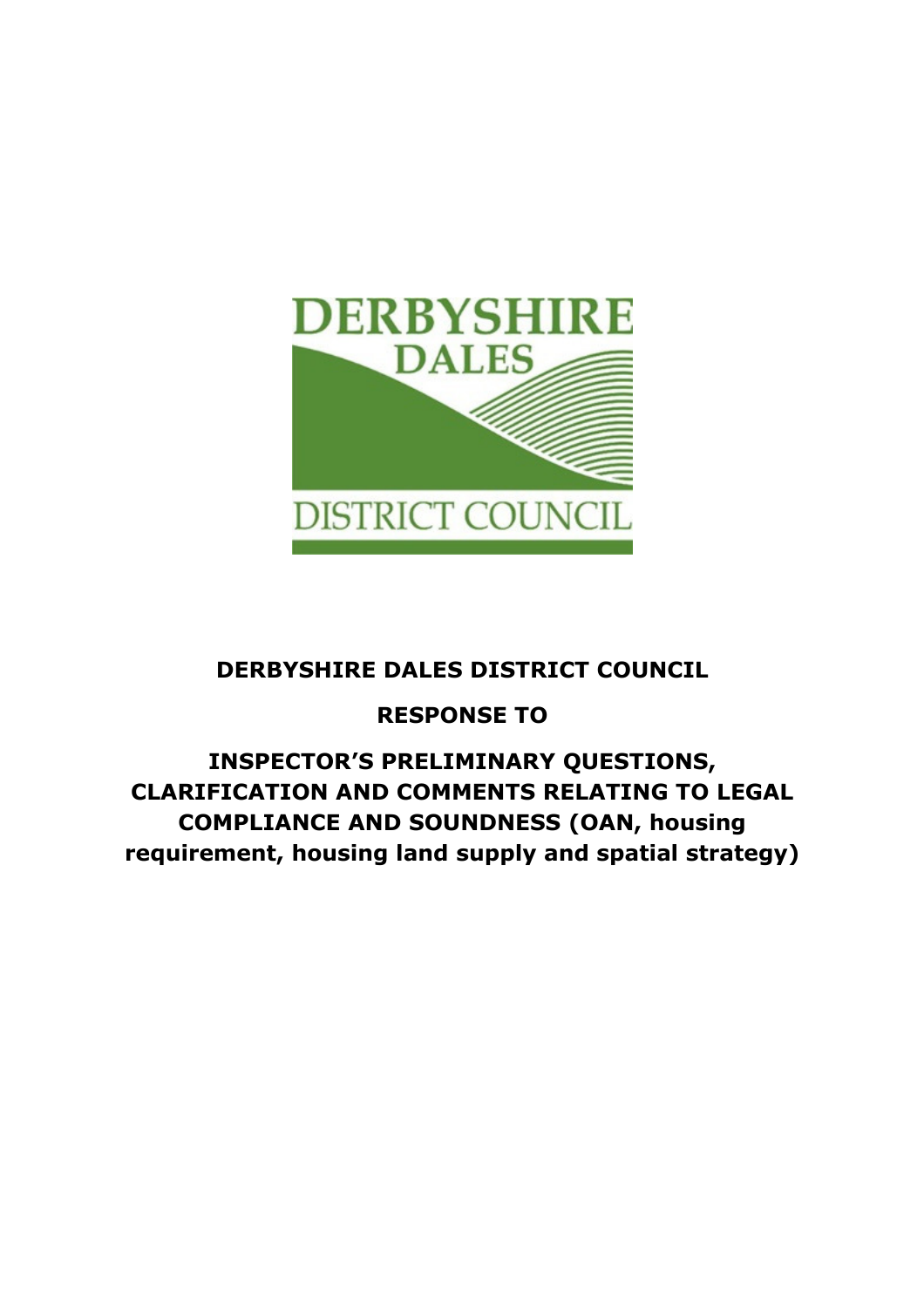# DERBYSHIRE DALES LOCAL PLAN EXAMINATION

# INSPECTOR'S PRELIMINARY QUESTIONS, CLARIFICATON AND COMMENTS RELATING TO LEGAL COMPLIANCE AND SOUNDNESS (OAN, housing requirement, housing land supply and spatial strategy)

#### Introduction

1. The purpose of this note is to seek clarification from the Council on a number of key matters such as objectively assessed need (OAN), the housing requirement, housing land supply and the spatial strategy to help me better judge how the Examination should proceed and to better focus my pre-hearing questions. These matters have emerged from my preparation so far, including assessing representations. I will have further questions during the preparation period. Some of the answers to the points that I raise may be contained within the evidence base. If that is the case please could you draw my attention to where I can find the information?

#### District Council Response

In responding to the Inspector's questions, the District Council will cross reference to relevant aspects of the evidence base wherever necessary.

#### Duty to Cooperate (DTC)

2. I have read the DTC Statement (SD07) and the supporting appendices. I note the representations about the number of different housing market areas (HMA) that cover the District. This will be an issue for the hearings. That said I do not have any fundamental concerns about the DTC itself at this stage.

# **OAN**

3. The Housing and Economic Development Needs Assessment (CD27) took into account the 2012-based household projections as a starting point in considering housing need. In July 2016 the 2014-based household projections were released. The Needs Assessment should be sensitivity tested against these recent projections. I understand that G L Hearn is undertaking work in this regard but I have not seen any output. In addition any implications for international migration arising from the decision to leave the European Union should be considered. Please indicate whether these factors have been taken into account?

# District Council Response

The District Council has commissioned GL Hearn to specifically assess the implications of the 2014-based population and household projections. A copy of this assessment is attached. This document will be added to the Examination Library.

In respect of the UK's decision to leave the EU, there are two relevant considerations. Firstly ONS' (2014-based) projections already build in an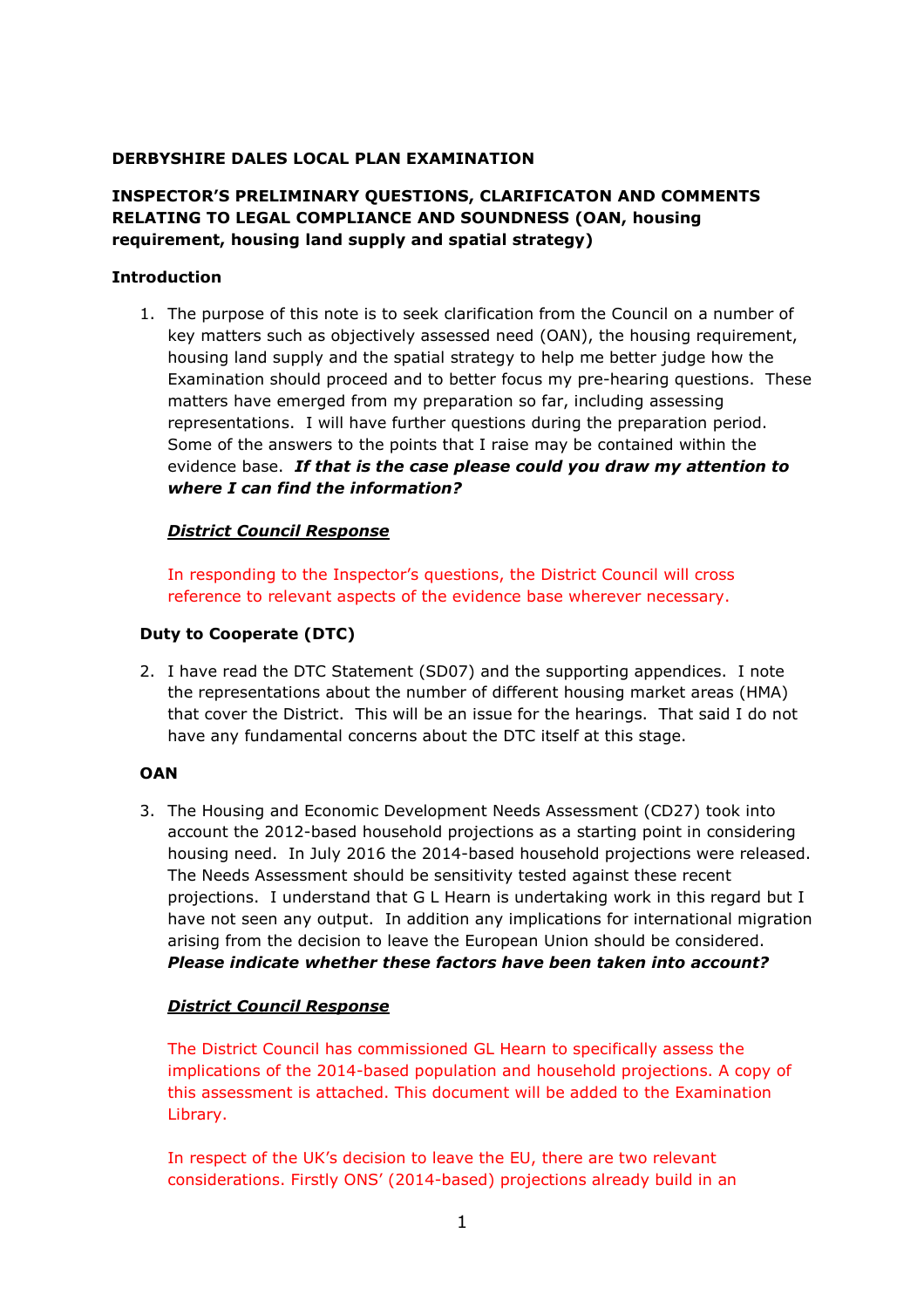assumption that international migration to the UK will fall in the short-term (from 330k now to 185k in 2020/1 and thereafter). Secondly, international migration to Derbyshire Dales is a very small component of overall population change.

Table 3 on page 9 in the attached update shows that international migration to Derbyshire Dales is projected to average 3 persons per annum in the ONS 2014 based Sub-National Population Projections. Over the last decade (2005-15) net international migration has averaged 1 person per annum. Given the low numbers associated with international migration it is not expected that the UK's decision to leave the UK will have any substantive impact on housing need in Derbyshire Dales District.

The Government's White Paper published today - 'Fixing our broken housing market' - indicates that the Government will consult on options for introducing a standardised approach to assessing housing requirements albeit that such an approach is unlikely to be in place such that this examination can take it into account. That said the White Paper also refers to Councils having clear policies for addressing the housing requirements of groups with particular needs, such as older and disabled people. Is the Council satisfied that the plan will achieve this objective? In particular CD27 identifies a need for over 1100 units of older persons housing including specialist housing. Is Policy HC11 sufficiently positive to encourage such provision?

# District Council Response

The District Council considers that Policy HC11 has been drafted to clearly support delivery of a range of housing which meets the future needs of the District's population. It seeks to provide a choice of accommodation options for older people including both general needs and specialist housing provision; with the expectation that some households will choose to downsize and is based upon the evidence set out in Figure 210 on Page 290 of CD28. Policy HC11 also notes that there are a range of types of specialist accommodation, and is clear that development schemes in suitable locations will be supported which respond to these needs.

Policy HC12 provides further support for the creation of annexes to dwellings and conversion of outbuildings. In the District Council's view these policies will clearly achieve the Government's objectives and are sufficiently positive to encourage delivery.

4. The OAN has three components – demographic need, supporting employment growth and improving affordability. However, this approach does not appear to take into account adjusting the OAN for both the need for affordable housing and market signals as recommended by the Planning Practice Guidance (PPG). In this regard it is noted that the some 100 households per year will require support in meeting their housing need and that CD28 suggests a 'modest upwards adjustment to housing provision in order to enhance affordable housing delivery'<sup>1</sup>.

l <sup>1</sup> Page 124 - Implications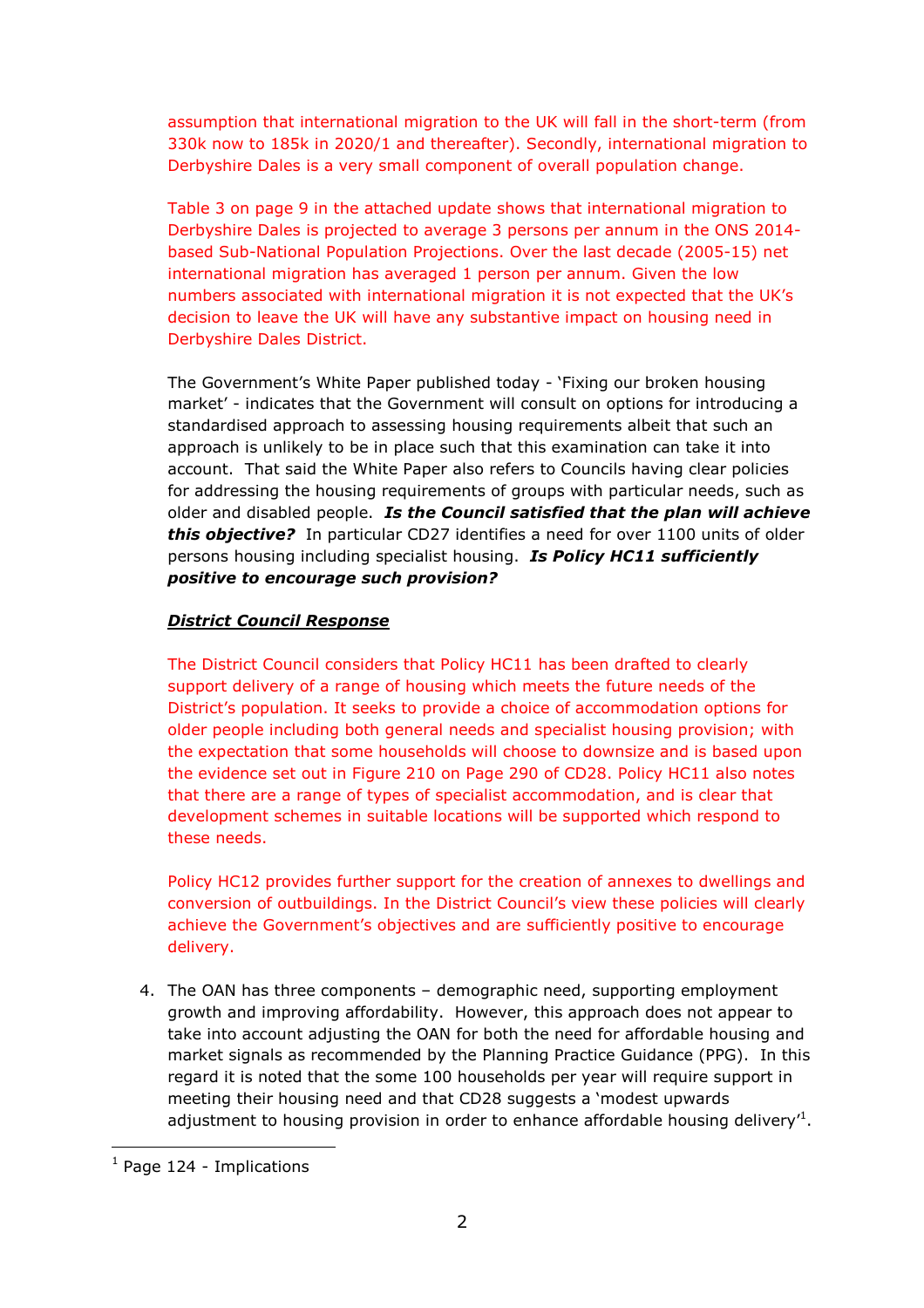# How has the OAN been adjusted to take into account both the need for affordable housing and market signals?

# District Council Response

The OAN has been derived from consideration of demographic trends, economic growth, market signals and the need for affordable housing.

The HEDNA (CD28) recognises that there are inter-relationships between these factors, with for instance any increases from the demographic need likely to result in delivery of additional market and affordable housing; and the affordable housing need sensitive to market housing costs. Figure 208 should be seen simply as one way of presenting the results.

Using the updated OAN analysis in the enclosed report, the OAN for 284 dpa represents a 60% increase on the demographic need shown by the 2014-based Household Projections. The upward adjustments made will contribute both to boosting delivery of affordable housing; and to increasing supply, addressing the market signals. The higher level of provision, by improving affordability, will allow more younger households to form.

5. The OAN should take into account an allowance for vacant homes and those that would be lost to other factors such as holiday homes and second homes. Vacancies appears to have been included thorough an uplift in the data in moving from households to dwellings (8.9%). However, with regard to the other factor and taking into account the attractiveness of the area and its proximity to the Peak District National Park (PDNP) I assume that the number of holiday and second homes is significantly above the national average. Has this been taken into account in the OAN and housing requirement?

# District Council Response

Yes it has. Typically a vacancy level of around 2.5% would be required in a functioning housing market for frictional vacancy. The higher rate used in the OAN calculation in Derbyshire Dales specifically taken into account the level of second homes. The figure is based on 2011 Census data on unoccupied dwellings (whether second homes or other vacant properties).

# Housing Requirement

6. Policy S6 indicates a requirement for at least 6,440 dwellings over the plan period of 2013-2033. It is assumed that it is anticipated that there will be a constant rate of delivery of 322 dwellings per annum. The housing requirement would be met by a number of components set out in Table 3 which shows not so much the 'housing requirement' more an indication as to how the 'requirement' will be met. I seek clarification on how some of these have been arrived at.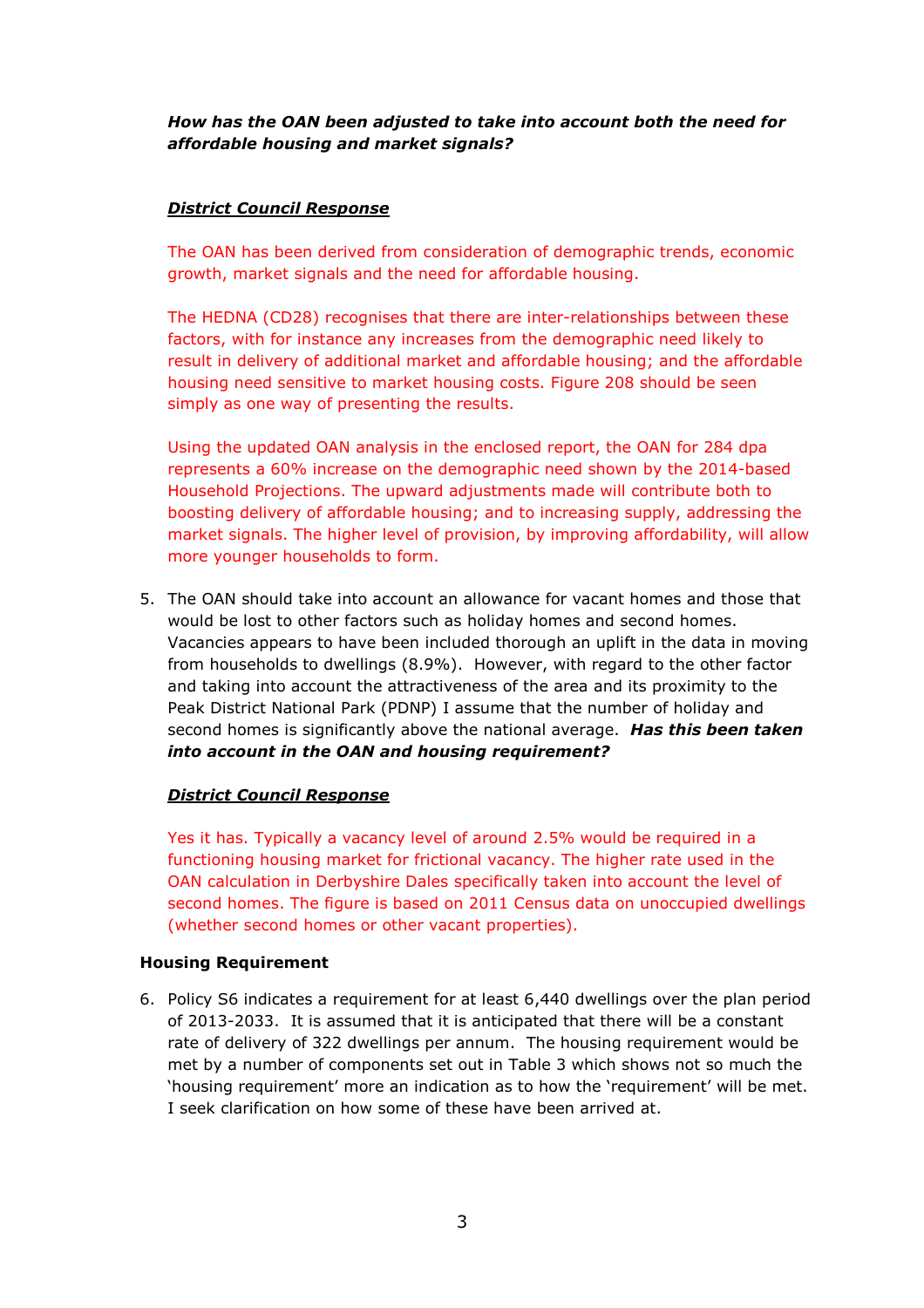The Inspector is correct. Table 3 indicates how the housing requirement of 6,440 will be met. The components that make up the housing requirement take account of demographic change, economic growth, and market signals – the extent of each being set out in the Housing and Economic Needs Assessment (CD28 - Page 287, Figure 208). If the Inspector considers that it would be appropriate to include greater clarity within the Local Plan on this issue, the District Council will prepare a suggested modification prior to the commencement of the hearing sessions.

7. I assume that the 'net' in terms of commitments and windfall in Table 3 of the LP takes into account any loss of dwellings through demolitions and changes of use. The same factor would presumably also apply to the other figures in the table and the 6,440 in Policy S6 itself. In this respect would it seem clearer if the explanation to the policy and table indicated that all figures are 'net'?

# District Council Response

The Inspector is advised that all the figures set out in Table 3 are 'net' figures. The District Council will prepare a modification to clarify this prior to commencement of the hearing sessions.

8. The PDNP contribution is shown as 358 dwellings. How has this figure been arrived at? Is it the estimate of 400 dwellings referred to in the DTC Statement and Appendices minus completions since 2013?

# District Council Response

The Inspector is correct. There were 42 completions within the Derbyshire Dales area of Peak District National Park over the period 2013-2016 (CD25 - Table 4, Page 18). The estimated PDNPA contribution of 400 dwellings minus completions in the period 2013-2016 results in a future estimated provision of 358 dwellings for the period 2016-2033.

9. The windfall allowance is shown as 261 units. How has this figure been derived? Taking into account the assessment of the contributions from windfalls in the SHELAA (CD25) the figure should be 255.

# District Council Response

The explanation for how the windfall allowance has been derived is set out in on Page 13 of the SHELAA (CD25), with the detailed data underpinning this set out in Appendix 6 in Document CD26. The windfall allowance takes account of both small and larger windfall sites continuing to come forward over the plan period. The figure of 261 is the net windfall allowance for the period 2016-2033 and takes account of completions and commitments. The text on Page 13 indicates that the windfall allowance is "in the order of 170 units" on small sites, whereas the detailed data in Appendix 6 indicates that the figure is actually 176. There is a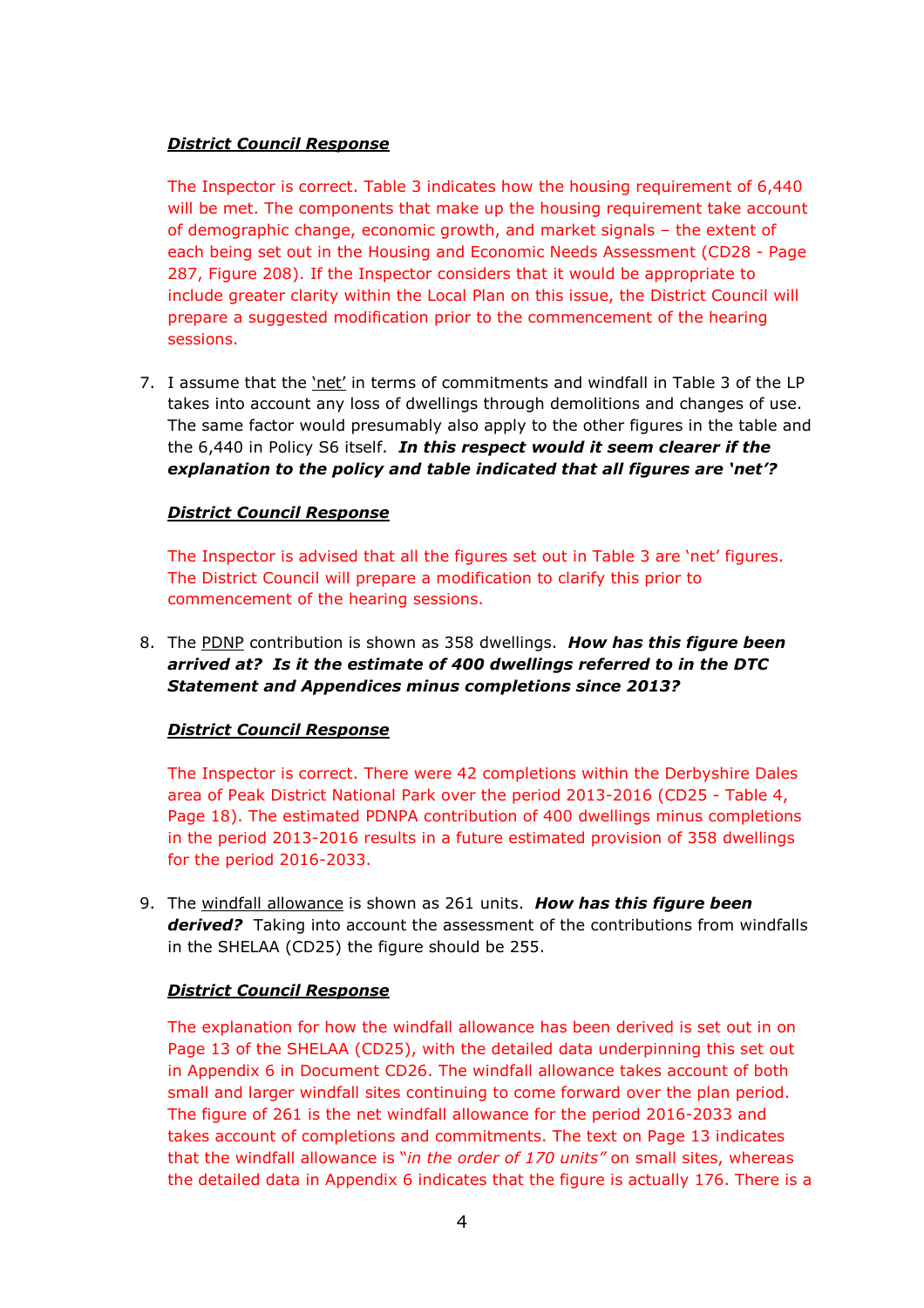rounding effect in Appendix 6 which accounts for the difference between the figure shown of 262 and the windfall allowance assumed at 261.

As the adopted Derbyshire Dales Local Plan (2005) does not allocate any sites for residential development, all sites that have come forward with the benefit of planning permissions since that time are by definition windfall sites. By deducting both completions and commitments it avoids any potential for double counting and provides a residual level of genuine windfall development that is not already accounted for.

10.Allocated sites are shown in paragraph 4.31, Table 3 and Policy S6 as providing 3188 dwellings whereas Policy HC2 and the Key Diagram show 3215 dwellings (3515 minus the 300 dwellings at Ashbourne Airfield to be delivered beyond the plan period). Does this anomaly need to be corrected?

#### District Council Response

The total amount of development allocated on the sites identified in Policy HC2 is 3215 dwellings – however site HC2(y) Land at Tansley House Gardens had at the time of the preparation of the Derbyshire Dales Local Plan Pre Submission Draft the benefit of planning permission on part of the site for 27 dwellings. These units are included within the 1785 commitments. To avoid double counting the figure of 3188 is identified as the amount being brought forward on allocated sites. Prior to the commencement of the hearing sessions, the District Council will prepare a modification by way of a footnote to Policy HC2 which clarifies this point.

11. Table 3 does not indicate that there is much flexibility when comparing the components of supply against the housing requirement as there is only a difference of some 130 dwellings between the two. How, if at all, can more flexibility be built into housing supply to make it more likely that the housing requirement will be met. For example should a nonimplementation buffer be included? If so what % would be appropriate?

#### District Council Response

The Inspector will note that taking account of the 2014-based population projections and household projections the updated analysis of the housing requirements for the Derbyshire Dales points to a lower objectively assessed housing need (OAN) for Derbyshire Dales as a whole at 284 dwellings per annum. This equates to an overall requirement for the plan period of 5,680 dwellings a reduction of 38 dwellings per annum or an overall reduction of 760 dwellings.

The District Council acknowledges that as set out in the Derbyshire Dales Local Plan Pre Submission Draft there is limited flexibility in the housing supply against the identified provision of 6440. However, having regard to the most recent 2014-based projections, the District Council considers there to be more than adequate provision to ensure flexibility against the lower overall requirement, and to maintain provision for economic growth and meeting affordable housing needs.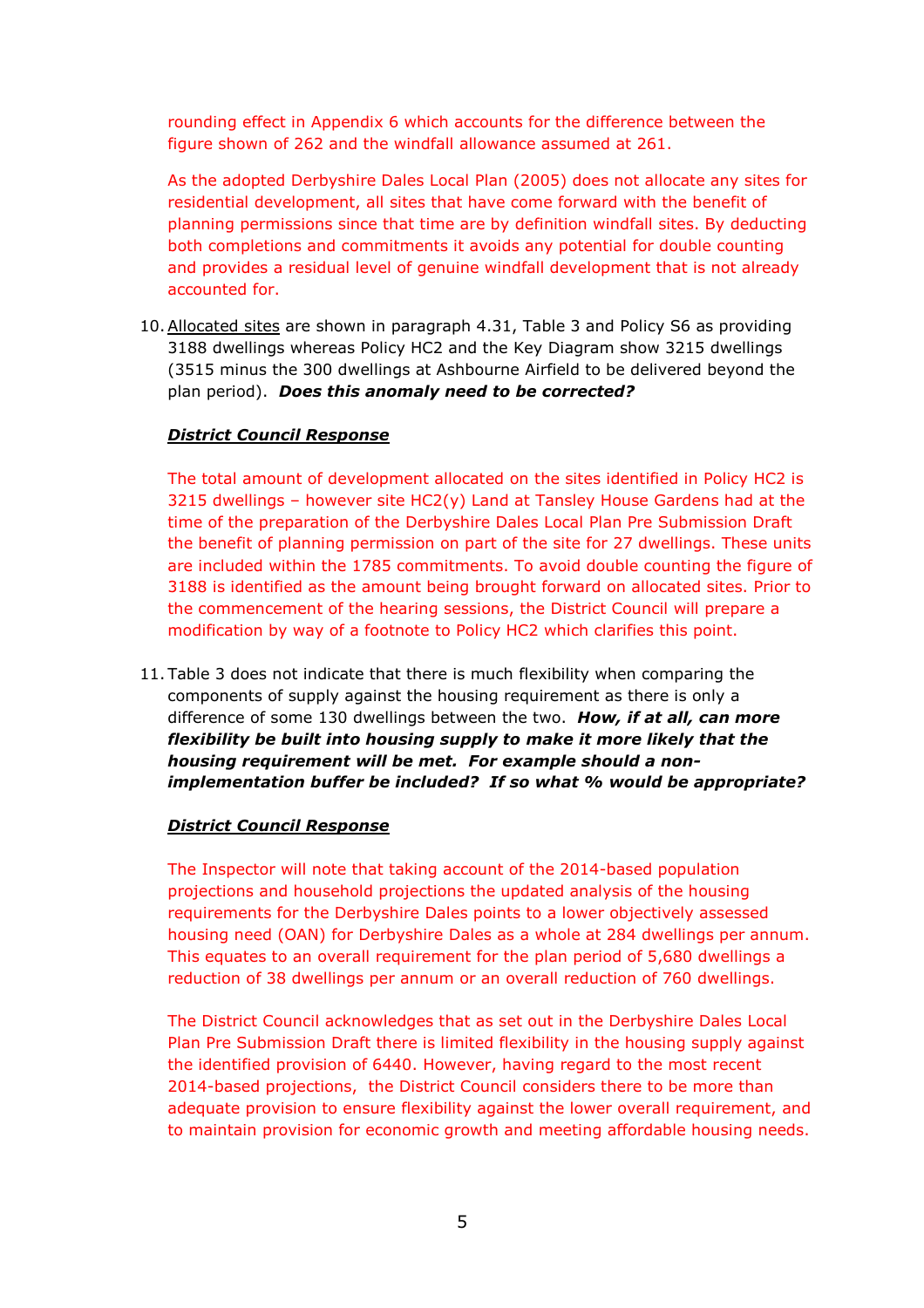The District Council acknowledges that some of the proposed housing allocations involve substantial infrastructure requirements and/or contamination and ground conditions issues. The proposed allocations in the Pre Submission Draft Derbyshire Dales Local Plan, when considered against a lower housing requirement, would provide in the region of 13% over provision to account for flexibility.

In terms of a figure for non-implementation, the District Council has not included any provision for the non-implementation of planning permissions and in doing so we were guided by the Inspector who undertook the Examination in Public of the High Peak Local Plan who indicated in Paragraph 62 of his report  $2$  that...

"The Council has not made any provision for the possibility that some existing planning permissions may lapse. There is no requirement for this in either the Framework or the PPG. No evidence has been presented on fallout rates. In the light of the limited assumption made about windfalls and the amount of dwellings with planning permission, I consider that a specific estimate of lapsed permissions is not necessary in this case."

# Five Year Housing Supply and Housing Trajectory

12. The Council indicate that there is more than a 5 year housing land supply (HLS) against a requirement which takes into account the shortfall between 2013 and 2016 and a 20% buffer. However, this is based on a number of assumptions that need to be tested. Completions over the last 3 years average out at 134 dpa. The housing trajectory indicates a significant increase in completions more than doubling from 225 in 2016/17 to 538 in 2017/18 and then rising to a peak in 2018/19 of 811 dwellings. If 3065 dwellings came forward in the period 2016- 2021 that would be nearly half of the supply coming forward in less than a third of the remaining plan period. Is this robustly evidenced and realistic?

# District Council Response

The District Council acknowledges that some of the assumptions in relation to the calculation of its 5 year housing land supply will need to be tested at the hearing sessions of the EIP. For information, the Inspector is advised that the District Council consider that the Housing Trajectory set out Figure 2 on Page 20 of the SHELAA (CD25) to be more up to date than that which is included in the Derbyshire Dales Local Plan Pre Submission Draft.

The District Council is mindful that the NPPF clearly states that it is Government policy to significantly boost the supply of housing, and as such it is considered somewhat inevitable that the past rates of completions will be exceeded. This is particularly the case against the backdrop of an adopted 2005 Local Plan which did not include any allocations for housing development. The District Council therefore considers that completion rates over the first five years of the plan will increase significantly. The District Council considers that the Derbyshire Dales

 2 http://www.highpeak.gov.uk/media/161/Inspectors-report/pdf/Inspectors\_Report.pdf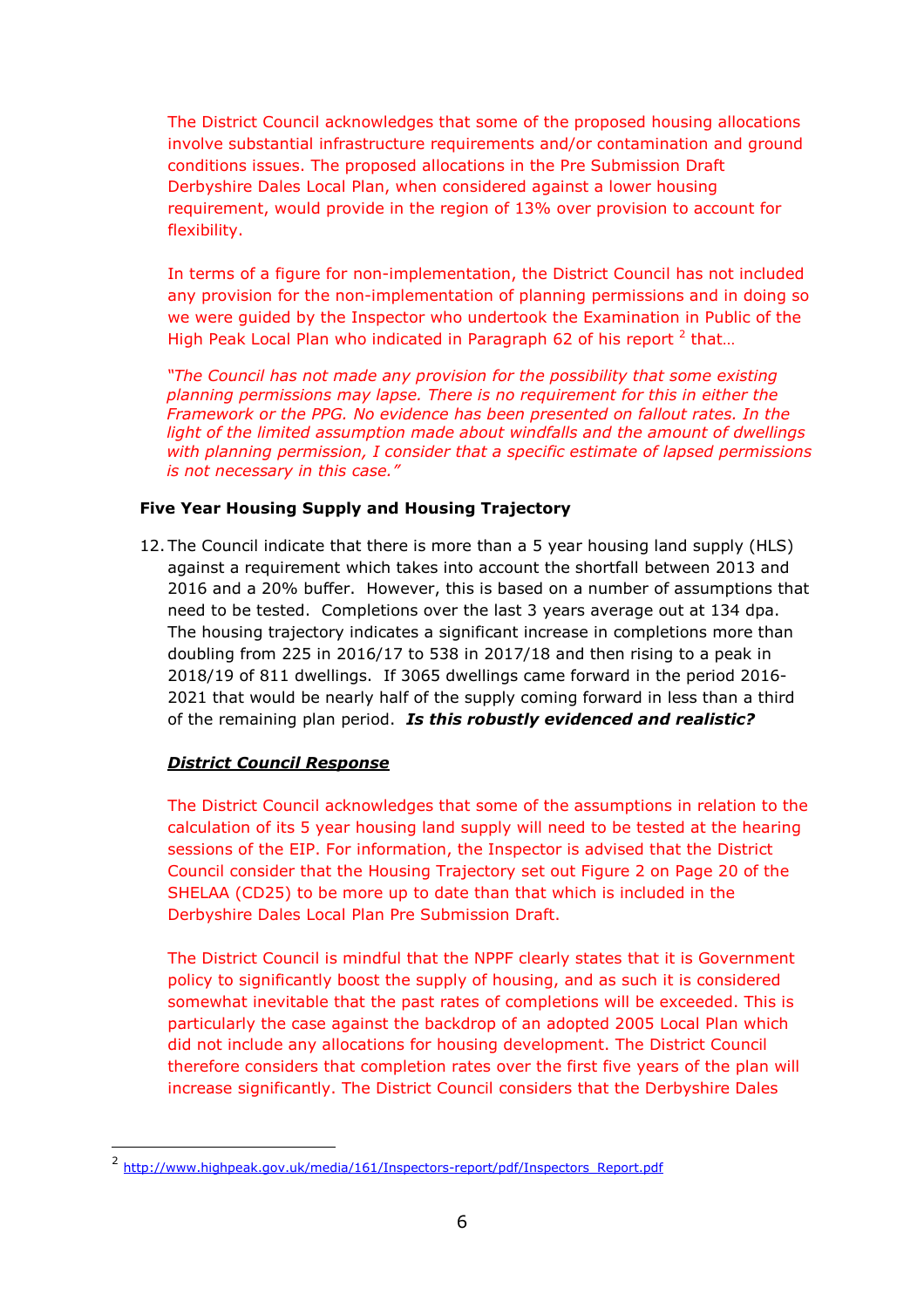Local Plan Pre Submission Draft meets the national policy objective to significantly boost the supply of housing.

Delivery of 322 dpa would represent stock growth of 0.9% per annum. This is a level which a range of local authorities within the region and nationally have achieved historically. Leaving aside constraint-based factors, it is considered that this level of provision would be unachievable from a market perspective.

As part of the assessment of the deliverability of sites identified as being suitable for residential development within the Derbyshire Dales Local Plan, as set out in Paragraph 2.40 on Page 12 of the SHELAA (CD25) the District Council sought the co-operation of relevant landowners/developers and agents to identify what actions they were undertaking to bring their sites forward and to identify phasing programmes and build out rates for each site. By taking this approach the District Council consider that it has robust evidence to support the development rate within the Housing Trajectory. This information can be provided for the Inspector if it is considered necessary to do so.

The Inspector is further advised that the District Council is continuing to monitor both housing commitments and completions and will prepare prior to the commencement of the hearing sessions of the EIP, an updated position with regards to these, as well as an updated housing trajectory. The District Council is also in the process of preparing Statement of Common Grounds between itself and the relevant landowners, developers and their agents. These will set out the latest position land supply and anticipated phasing rates for each site.

As such the District Council is confident that its assumptions on phasing are based upon robust evidence.

13. Looking at the components of the housing supply, of the housing commitments 1320 out of 1785 dwellings are expected to be delivered (74%). It is assumed that these figures are derived from the SHLAA. Is there evidence to indicate that the assumptions are robust and the figure is realistic e.g. past take up of planning permissions?

#### District Council Response

The figure of 1320 is the net number of commitments which are anticipated to come forward during the first five years of the Local Plan – details of the anticipated phasing of commitments are set out in Appendix 8 of the SHELAA (CD26).

In assessing the delivery rate on individual sites the District Council was mindful of the advice in Footnote 11 in the NPPF which states that:

"To be considered deliverable, sites should be available now, offer a suitable location for development now, and be achievable with a realistic prospect that housing will be delivered on the site within five years and in particular that development of the site is viable. Sites with planning permission should be considered deliverable until permission expires, unless there is clear evidence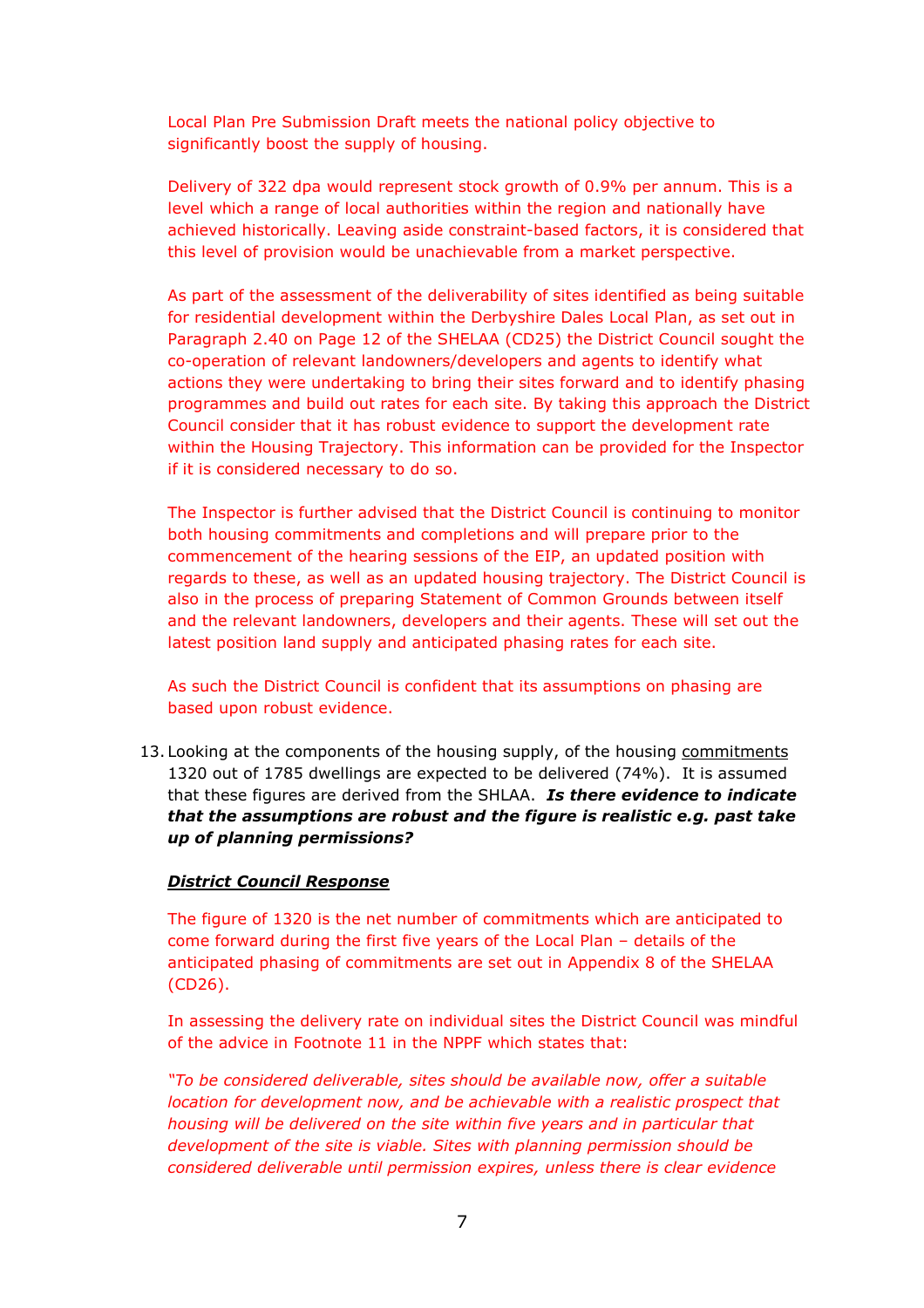that schemes will not be implemented within five years, for example they will not be viable, there is no longer a demand for the type of units or sites have long term phasing plans."

The District Council assumed a build rate of 30 dwellings per annum on larger sites which is based upon conservative estimates of build rates which have come forward across the plan area in the past. For those larger commitments or where there are known constraints the District Council made assumptions about when development was likely to commence and the potential phasing thereafter. The approach to build rate is confirmed in Table 5.6 on Page 27 in Document CD19 Derbyshire Dales CIL Viability Update Report Final December 2016.

As such the District Council is confident that the assumptions are robust and realistic.

14. On a similar note out of a total provision from allocated sites of 3515 dwellings (Policy HC2), some 1265 potential units are shown in the 5 year HLS (36% of the allocations). It is assumed that these figures are derived from the SHLAA.  $Is$ there robust evidence that this number of units is deliverable? Taking a couple of examples for HC2 $(j)^3$  the Site Assessment from the SHLAA suggests that all 147 units would be delivered in the 5 year period even though there are a number of constraints identified. Similarly all 100 units at HC2 $(l)^4$  are anticipated to be delivered in the 5 year period despite issues of viability and environmental constraints.

#### District Council Response

As set out above, the District Council has sought to ensure that the assumptions that it makes in the Derbyshire Dales Local Plan about the phasing of allocated sites is informed by evidence from the land owners/developers and agents. The District Council can provide this and updated information to demonstrate the assumptions are robust with regards to the phasing of development on each of the allocated sites.

DS9<sup>5</sup> does not appear to be included in the SHLAA, albeit that it is shown on the map for Matlock in Appendix 3. The housing contribution is not shown as a housing allocation under Policy HC2 (apart from the former Permanite Works) even though other strategic sites/mixed development allocations form part of the policy. Is there any reason for this? Is the site likely to deliver any dwellings in the 5 year HLS?

#### District Council Response

The site at Cawdor Quarry is included within the SHLAA in Appendix 8 to Document CD26 as a commitment (Page 541 – SHLAA49) as the site has the benefit of planning permission for 432 dwellings, of which 420 have yet to be

l

<sup>&</sup>lt;sup>3</sup> Land to rear of RBS, Darley Dale

<sup>4</sup> Land at Stancliffe Quarry, Darley Dale

<sup>&</sup>lt;sup>5</sup> Land at Cawdor Quarry, Matlock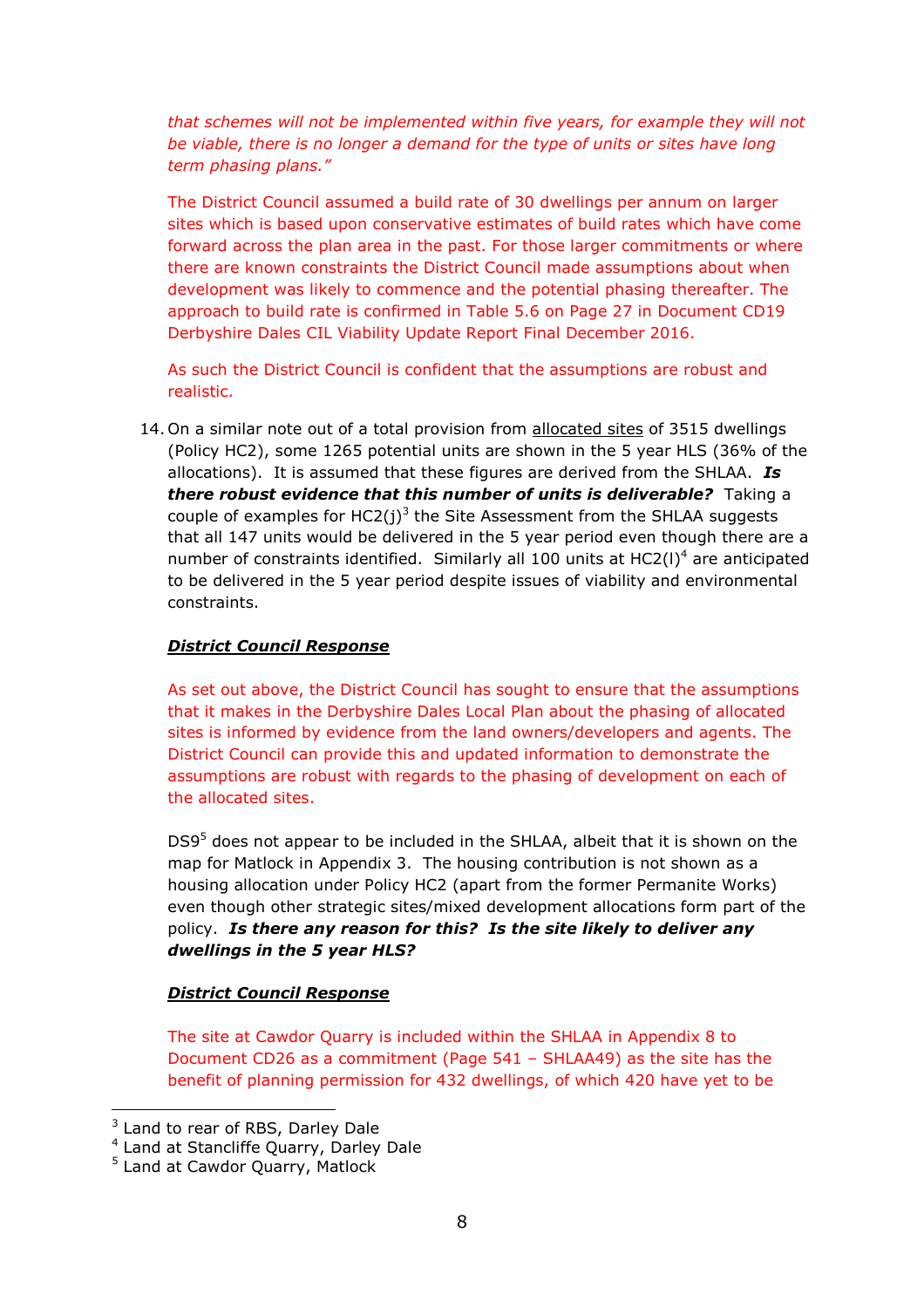completed. The reason that the whole site, including the Permanite extension, is included within Appendix 3 is to ensure that in the event that a revised planning application comes forward for the site to replace the existing commitment, that the policy requirements for the site are met.

It is anticipated that 90 dwellings will be brought forward on the site within the first five years.

15. On a more general point a significant number of the dwellings are on sites with substantial infrastructure requirements e.g. Ashbourne Airfield (25% of allocations) and/or with contamination and ground condition issues such as former quarries e.g. Stancliffe Quarry, Cawdor Quarry, Halldale Quarry and Middlepeak Quarry (45% allocations). Are these sites deliverable within the plan period?

#### District Council Response

The District Council is mindful of the challenges posed by these sites. In order to substantiate the delivery of housing on these sites, the District Council will as part of the EIP, produce evidence to demonstrate that the sites are deliverable within the plan period.

16. With regard to Major Permissions, apart from the sites at Marston Montgomery and Wirksworth I could not see assessments for the sites in the SHLAA. If they are not included in the SHLAA is there evidence elsewhere to support the number of units to be delivered in the 5 year period?

#### District Council Response

Of the five sites identified as Major Permission in Table 4 on Page 18 of CD25 four the sites at Haarlem Mill (SHLAA217), Coneygreave House (SHLAA182) Marston Montgomery (SHLAA279) and Bakewell Road, Matlock (SHLAA352) were identified as potential sites for inclusion in the Derbyshire Dales Local Plan and subject to a detailed assessment.

The site at Ashbourne Airfield is identified on Page 40 of CD26 as site SHLAA500 and which is identified as having the benefit of planning permission. Planning permission for the link road to serve both the new employment land and the residential development was approved on 25<sup>th</sup> May 2016. Given that a detailed assessment of the site had been undertaken during consideration of the planning application – at a time prior to work fully commencing on the SHELAA process, it was considered that it was not necessary to undertake a further detailed assessment of the site.

The phasing for each of these sites is set out in Appendix 9 to Document CD26, and is based upon the same assumptions as set out in response to Paragraph 13 above.

17. The  $4<sup>th</sup>$  bullet of paragraph 47 of the National Planning Policy Framework (the Framework) refers to the setting out of a housing implementation strategy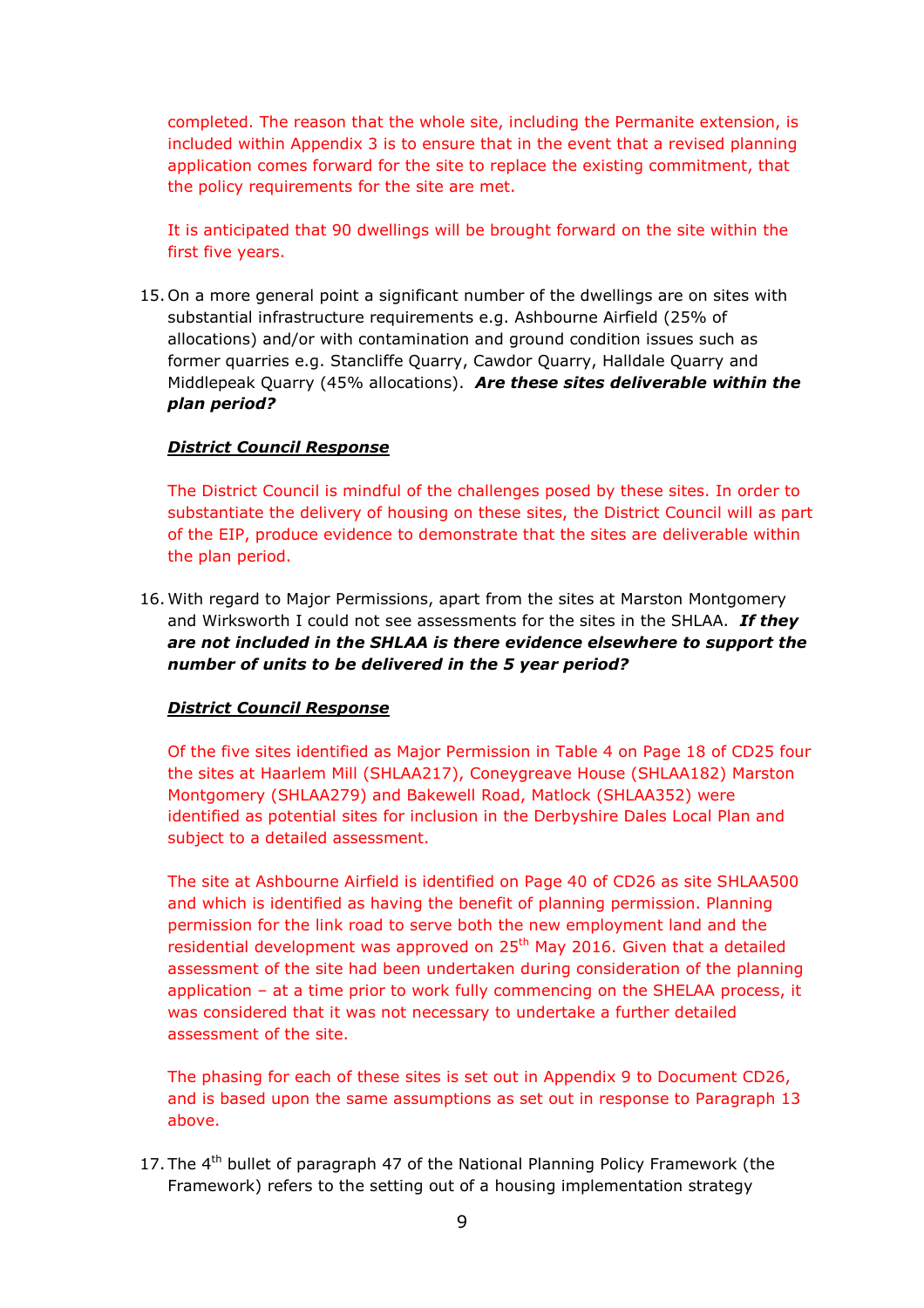describing how a LPA will maintain delivery of a 5 year supply of housing land. Does the Council have such a strategy?

# District Council Response

The District Council considers that the housing implementation strategy envisaged by paragraph 47 is encapsulated in the Implementation and Monitoring section of the Derbyshire Dales Local Plan Pre Submission Draft. Specifically, the District Council will use its Annual Authority Monitoring Report as a means of identifying whether the key targets in the Local Plan are being met. Paragraph 9.7 makes it clear that if key targets are not met such as the maintenance of a five year housing land supply a review of the Local Plan will be triggered. Alternatively, modifications could be made to the plan through the EIP to deal with any such scenario.

18. Following on from the above do the housing policies e.g. HC1, need to be amended to take into account the circumstances where a five year HLS of deliverable sites cannot be demonstrated? For example the housing policies of the LP do not appear to allow for sustainable development beyond settlement boundaries in such circumstances.

# District Council Response

The District Council acknowledges that it must maintain a five year HLS at all times. Whilst it is considered that there is sufficient flexibility of supply over and above the revised housing target identified above, there is merit in acknowledging that in the event of an inadequate 5 years HLS, sustainable development beyond settlement boundaries should be considered.

Prior to the commencement of the hearing sessions, the District Council will prepare a modification to Policy HC1 which acknowledges this point.

19. On housing supply generally it would be helpful to have a table including allocated and major sites and projected delivery over each year of the 5 year HLS period and then in subsequent 5 year periods. Is it possible to provide such a table?

# District Council Response

A table is set out in Appendix 9 in the SHELAA (CD26). If the Inspector wishes the information provided in an alternative format then the District Council can prepare one prior to the commencement of the hearing sessions of the EIP.

# Employment Provision

20. Of the employment allocations under Policy EC2 the vast majority of the land is at Ashbourne Airfield (Phases 1 and 2). The combined site accounts for over 70% of the allocated land. Should the land fail to come forward for any reason what flexibility is built into the LP?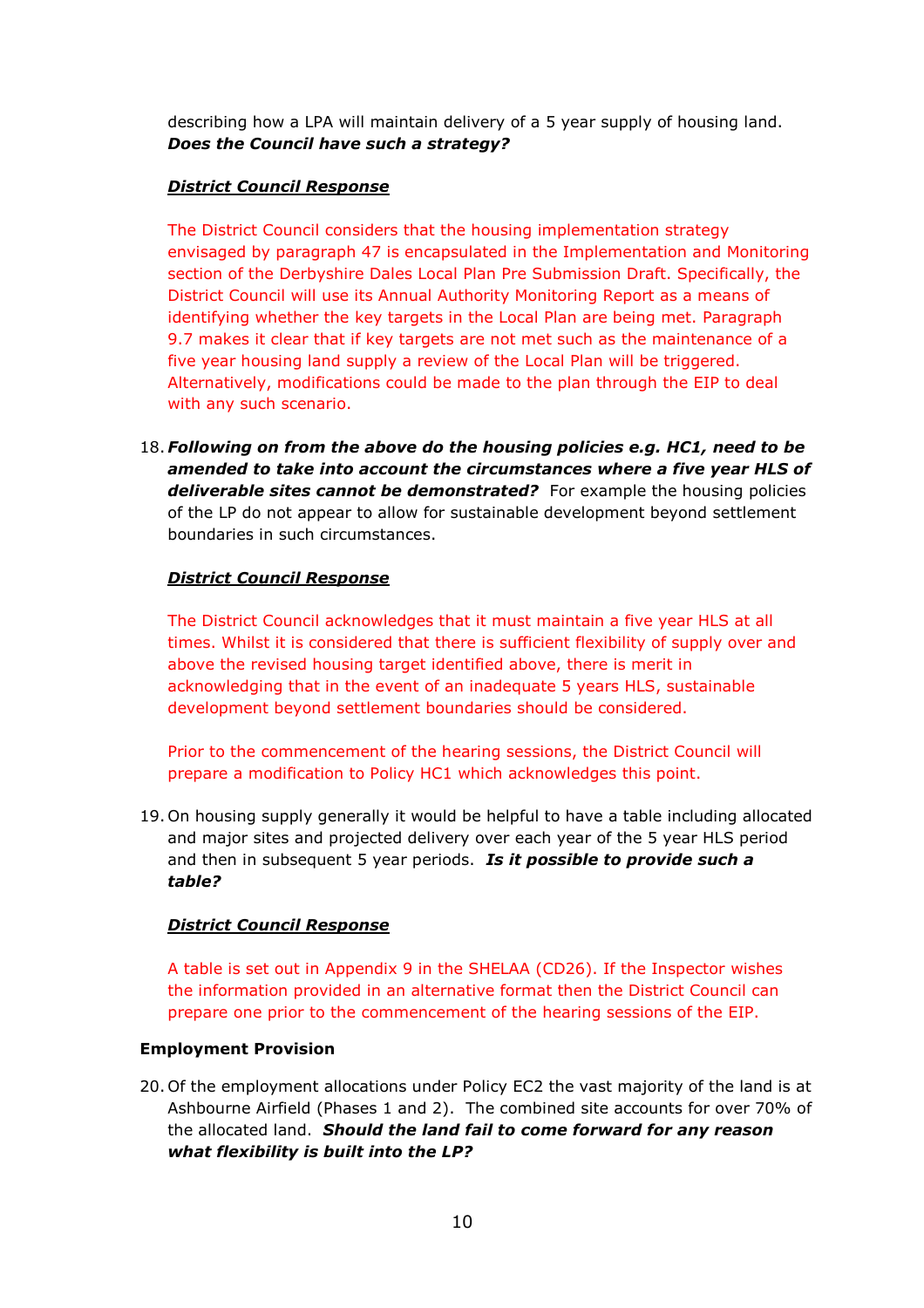The HEDNA report (CD27 – paragraph 13.28) identifies that 12.4 hectares of land is required to support the expected net growth in jobs. A margin of 2.3 hectares of land is added to ensure that there is a choice of available sites and to provide some flexibility with land supply.

Ashbourne Airfield (Phase 1) will deliver 8 hectares of land (53% of the Policy S7 requirement) and the District Council is extremely confident that this site is deliverable. Evidence will be presented to the EIP to demonstrate this point.

Detailed planning permission exists for the provision of the link road and work is currently being undertaken on the detailed design and costs of providing such a road. Furthermore the D2N2 Local Enterprise Partnership has committed to provide a grant for £1m towards the cost so the link road on the premise that it will accelerate the delivery of the Phase 1 employment land.

In terms of Phase 2 detailed discussions are on-going with the landowners to ensure that the scheme will be brought forward includes the requisite amount of employment land required. The District Council will provide evidence in this regards for the hearing sessions of the EIP.

In relation to Policy EC1 I note that the  $15<sup>th</sup>$  bullet point states that business development in the countryside will be supported and the final section of the policy is also permissive. Is it the intention of the policy overall to support sustainable economic development outside settlement boundaries notwithstanding the terms of Policies S3 and S5 and thus provide flexibility? If so the policies will need to be consistent with each other?

# District Council Response

The intention of the  $15<sup>th</sup>$  bullet point is to support the continued growth of the local economy and compliment the advice in Paragraph 28 of the NPPF. As currently worded the policy would allow in principle economic development outside of settlement boundaries in the "countryside". The latter part of Policy EC1 does however seek to ensure that the scale of development is appropriate to its location.

Policy S5 allows for specific employment development within a countryside location – but "where a rural location can be justified". As such, the District Council acknowledges the apparent inconsistency between the two policies. Similarly Policy S3 seeks to limit development in "countryside" locations to that which has an essential need to be located there.

The NPPF does not indicate that rural economic development should be limited to that which requires a rural location. The District Council will therefore prepare modifications to Policy S3 and Policy S5 prior to commencement of the hearing sessions to remove these inconsistencies.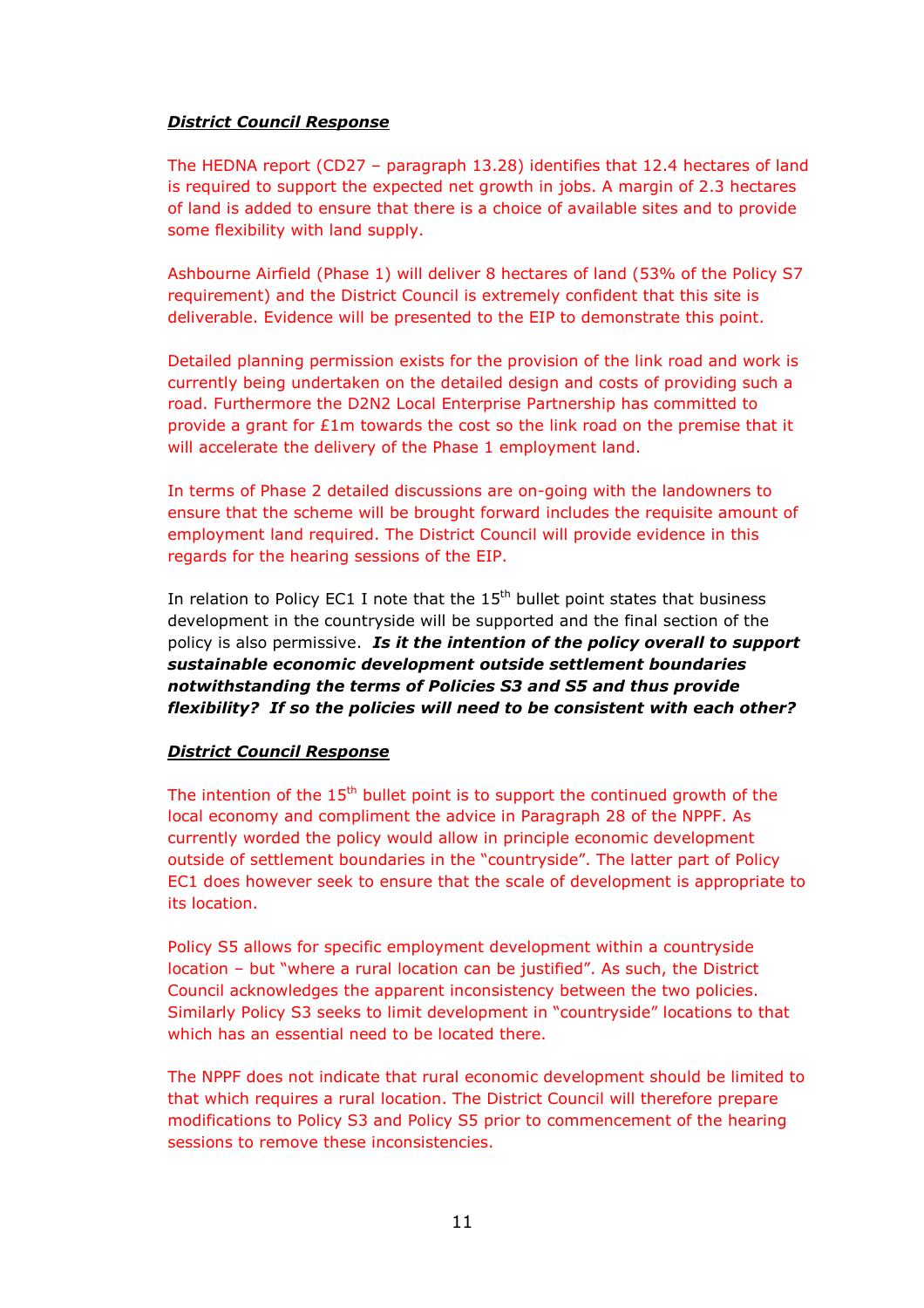# Policy Wording Generally

21. Many of the policies are very long having many criteria that need to be satisfied. Some appear to be more restrictive than the Framework. There appears to be repetition between policies. Specific examples are provided in the commentary below.

# Other Comments on Plan Content and Policies in page order (Chapters 1 to 4 only)

# Introduction

- 22. On page 1 it would be useful to confirm the scope of the LP in the sense that it will be the sole LP for the District as supported by paragraph 153 of the Framework and there is not an intention to produce any additional development plan documents other than any Neighbourhood Plans that might come forward
- 23. I note that the Wirksworth Neighbourhood Plan makes reference to allocations and 'complimentary' sites (para 3.4.1). Haarlem Mill appears to have planning permission. Are there any reasons why the other sites are not allocated or are they also commitments?

# District Council Response

Although the Wirksworth Neighbourhood Plan June 2015 makes reference to three 'complimentary sites' (para 3.4.1) it does not allocate them. The Wirksworth Neighbourhood Plan Proposals Map 2, identifies two sites as 'complimentary' - Haarlem Mill at Derby Road/Cinder Lane and the former Ward's Nursery on the east side of Derby Road. The land at Station Yard is not shown on the Neighbourhood Plan Proposals Maps 1&2.

The site at Haarlam Mill, has the benefit of planning permission for the conversion and alterations of mill to office/light industrial use, and erection of 30 dwellings and associated infrastructure and access which was issued on  $19<sup>th</sup>$  July 2016. The site was subject to assessment in the SHELAA under reference SHLAA217.

The site at the former Ward's nursery, was granted planning permission for 33 affordable dwellings and access on 23<sup>rd</sup> September 2016. This site was not subject to assessment through the SHELAA process and as such this site is a windfall site which contributes to meeting the housing requirement.

The site at Station Yard is situated within the Settlement Development Boundary of Wirksworth. There has been no assessment of the site through the SHELAA process and as such there can be no certainty that the site is available for development. In the event that the site came forward for development it would be subject to would assessment through the normal development management process and if planning permission is granted it would contribute towards meeting the housing supply as a windfall site.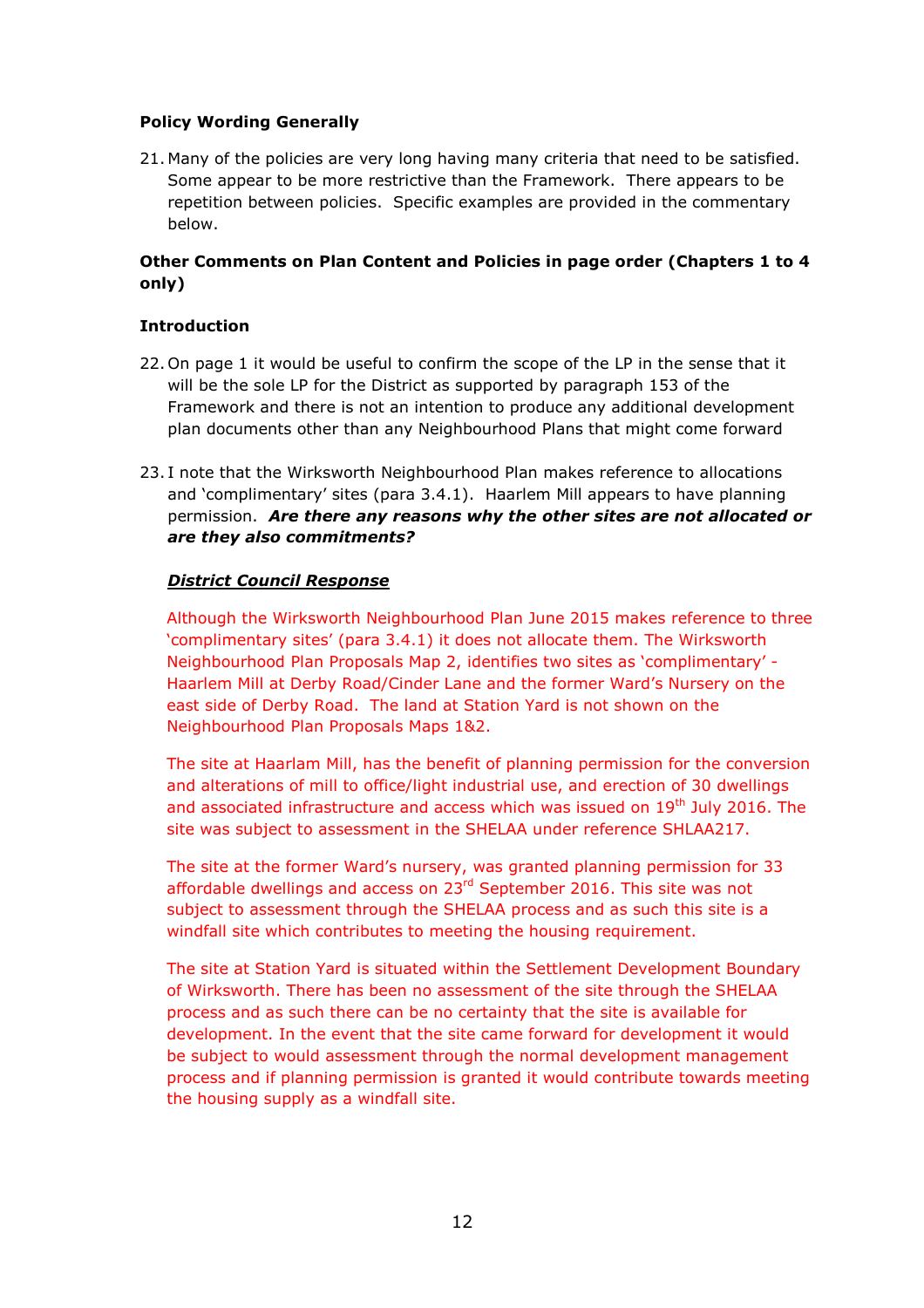# Portrait and Spatial Vision

24. Darley Dale does not feature in Figure 1, in the description of the plan area or in the Spatial Vision even though it is comparatively large. It would seem appropriate to include references in these sections.

# District Council Response

The District Council will seek to prepare modifications to these parts of the Local Plan to include more reference to Darley Dale.

25.Key Issues for the LP – the text of KI 8 appears more restrictive than that of KI 4 in that the latter refers to 'sustainable locations' and 'character and appearance' whereas the former is more positive. Moreover, KI 8 only refers to the rural economy although elsewhere e.g. SO14 and SO15 objectives are not specific to the rural economy. Should KI 8 be amended to be consistent with KI 4 and related strategic objectives?

# District Council Response

The District Council agrees with the Inspector that the inference from the wording of KI8 economic development could be restricted in parts of the plan area. The District Council will therefore prepare modifications to ensure consistency between KI4 and KI8 prior to commencement of the hearing sessions.

26. In the response to representations it is indicated that an additional strategic objective will be included under 'Protecting Derbyshire Dales Character', namely 'To protect the setting of the Peak District National Park.' Is it intended that this be included?

# District Council Response

In response to representations made by the National Trust it was intended that this be included. The District Council will therefore prepare a modification prior to commencement of the hearing sessions.

# Spatial Strategy

27. Policy S1 - There is no need for this policy which merely recites the presumption in favour of sustainable development at paragraph 14 of the Framework.

# District Council Response

In preparing the Derbyshire Dales Local Plan Pre Submission Draft, the District Council reviewed other Local Plans and Inspectors reports which consistently indicated a need for a policy of this nature in order to clarify the relationship between the NPPF and the policies contained within the Local Plan. However, if the Inspector considers this policy to be superfluous the District Council raises no objection to its removal.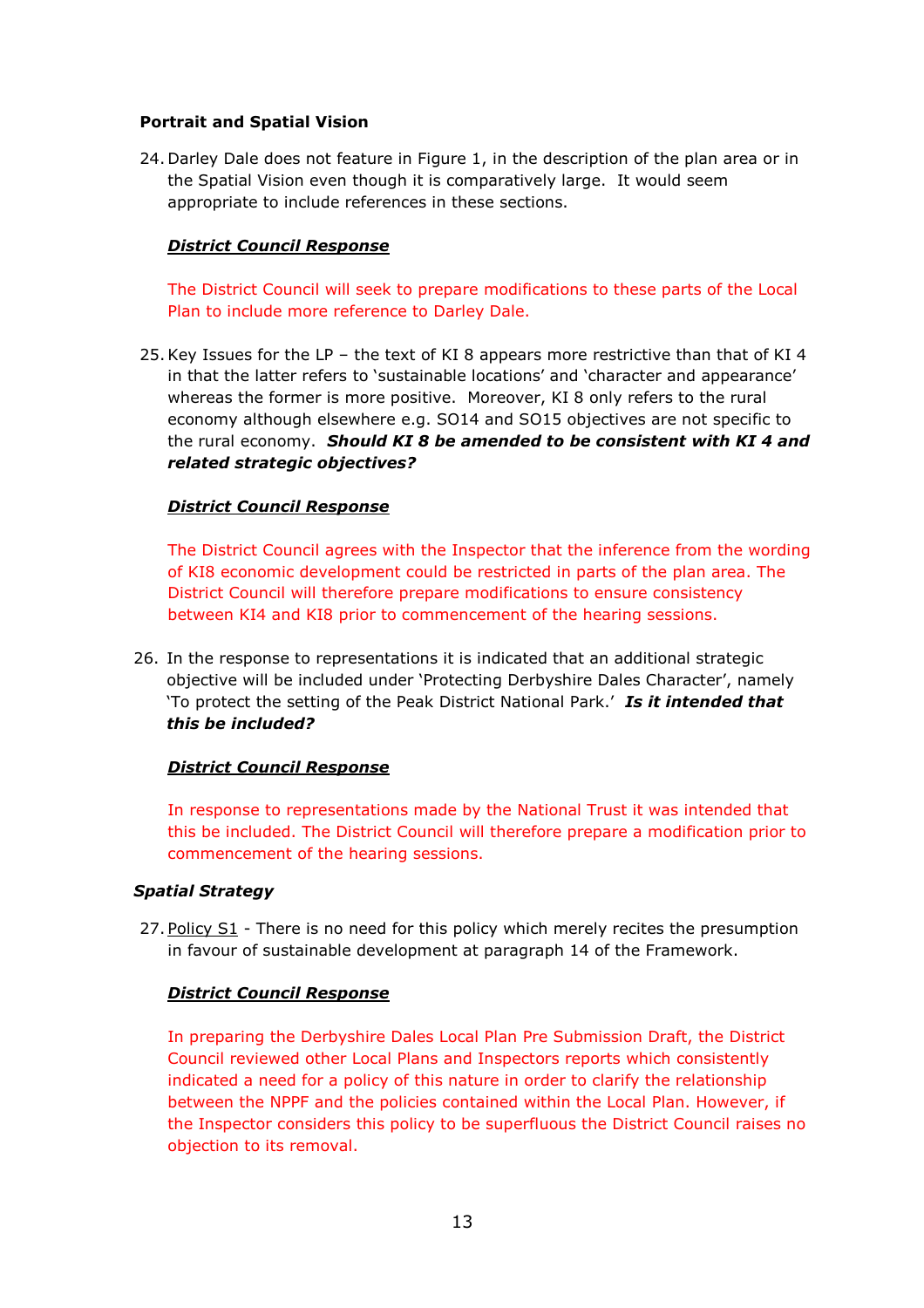28. Policy S2 - There are a large number of bullet points. Are the Council satisfied that they are all necessary having regard to national policy and other **policies of the plan?** The bullet point relating to density could be strengthened to indicate that development should be built to the highest density commensurate with its location and characteristics. As the policy stands it would not seem to support higher densities where appropriate. There are 3 separate criteria relating to nature conservation but nothing specific about heritage assets.

# District Council Response

The formatting of the bullet points in Policy S2 is a typographical error. The District Council will prepare a modification to correct this.

Policy S2 sets out the Sustainable Development Principles for the whole Plan. The bullet points allow the principles to be established for all aspects of the plan and includes key topic areas that reflect the character of the District and the important relationship with the National Park. It is agreed that Policy S2 would benefit from an additional bullet point concerning heritage assets and the District Council will prepare a modification to this effect prior to the hearings.

The District Council will also prepare modifications to Policy S2 such that it cross refers to policies elsewhere in the Derbyshire Dales Local Plan.

The issue in respect of density is addressed by the District Council in response to the Inspectors comments in Paragraph 34. The District Council will prepare modifications Policy S2 to strengthen the reference to density.

29. Policy S3 - Darley Dale is not mentioned at paragraph 4.15 although all other settlement tiers are mentioned.

#### District Council Response

The District Council will prepare modifications to the Derbyshire Dales Local Plan prior to the hearings sessions of the EIP to address this omission.

30. Paragraph 4.21 refers to development on the edge of the 10 'Infill and Consolidation Villages' as being appropriate in some circumstances whereas that part of the policy relating to  $5<sup>th</sup>$  tier settlements and the last paragraph of Policy S3 refers to 'very limited development within the physical confines of the settlement' and to 'infill and consolidation'. That said the policy then goes on to refer to development well related to the existing pattern of development and of appropriate scale being permitted in  $4<sup>th</sup>$  and  $5<sup>th</sup>$  tier settlements. Some of this wording would also suggest that the policy is more permissive for these lower tier settlements than for higher tier towns and villages where settlement boundaries 'limit' development. That said there are references to 'limited' or 'very limited' scope for development within the policy. Please explain these apparent inconsistencies and consider how the policy could achieve greater clarity?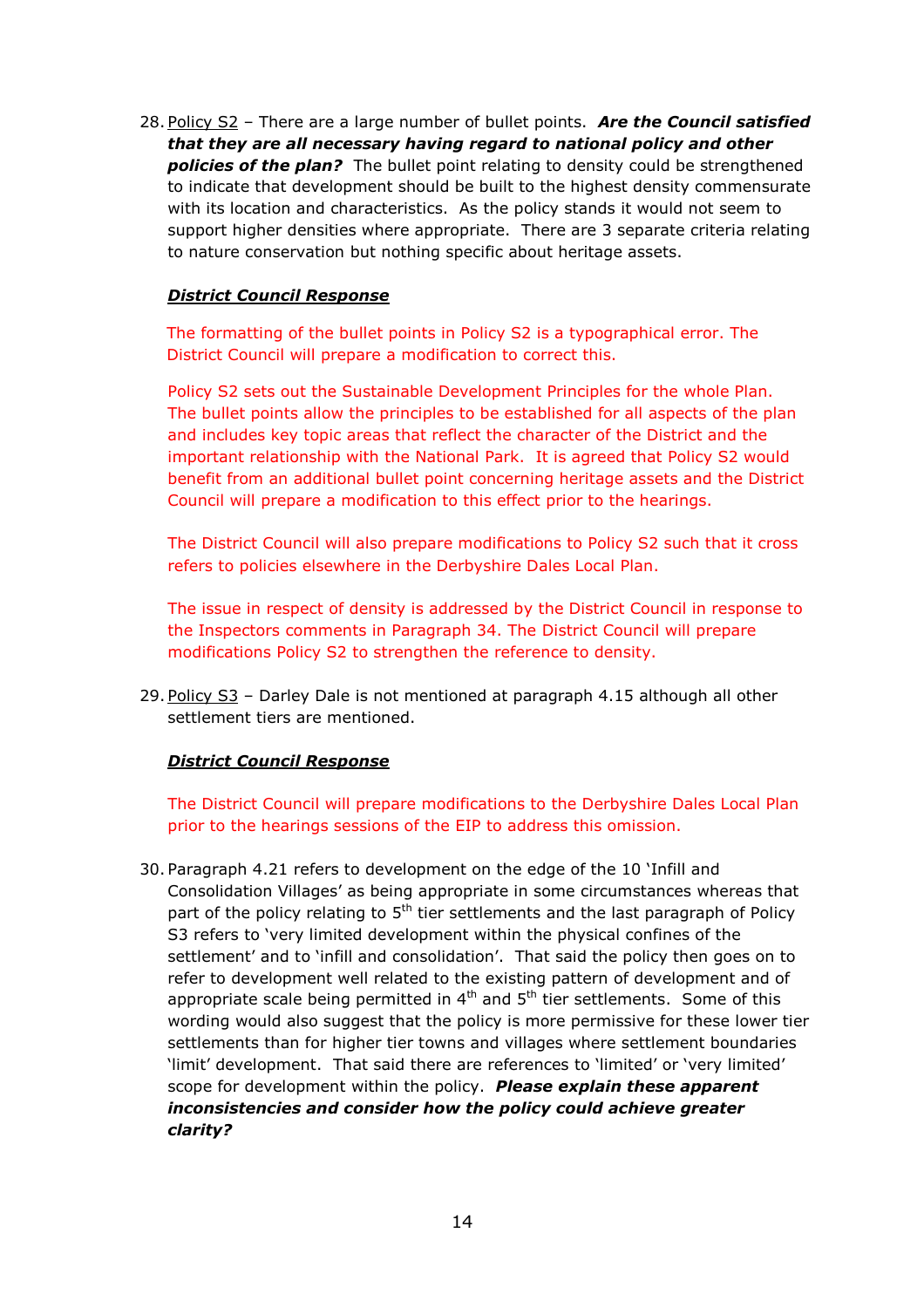The intention of the Local Plan was to seek to allocate land for development in the first three tiers of settlements, these being the largest and most sustainable settlements in the district and therefore the most suitable to accommodate new development. The District Council however did not wish to encourage through policy, the stagnation and possible decline of other more isolated rural settlements in the plan area, especially those with only limited services and facilities. Whilst such settlements are incapable of accommodating large scale development, there is still a need to facilitate a degree of organic growth where suitable opportunities exist. As such it was considered that the policy approach should allow for small scale windfall development by way of infill and consolidation to occur as a means of supporting and sustaining these smaller rural settlements. Such development may be within the built framework of the settlement or well related to it. Isolated development beyond the confines of the settlement would not be permitted.

As sites were allocated within the first three tiers of settlements to meet the future housing requirement, and these were included within the proposed Settlement Development Boundaries, the District Council took the view that it was not necessary to make provision for any additional sustainable development in those settlements.

If the Inspector considers that further clarity is required to the policy intentions, The District Council will prepare modifications to the Derbyshire Dales Local Plan prior to the hearings sessions of the EIP.

31. It is noted that housing allocations under Policy HC2 have been proposed for some  $3^{rd}$  tier settlements but not for others. Is this a reflection of existing commitments and/or environmental constraints as well as 'their current size and infrastructure' (paragraph 4.20 refers)?

#### District Council Response

The Derbyshire Dales Strategic Housing and Employment Land Availability Assessment (CD25 & CD26) undertook a detailed assessment of sites that were considered might have potential to meet the future housing requirements of Derbyshire Dales. Whilst some sites are allocated in some of the third tier settlements, the SHELAA identified sites in the other settlements but for the reasons set out in the document did not consider them suitable for allocation. As such the allocations in the Derbyshire Dales Local Plan are a reflection of the availability and suitability of the sites to meet the future housing requirements of the District.

32. Issues relating to the position of certain settlements in the hierarchy and the appropriateness of settlement boundaries as proposed will be discussed at the hearings.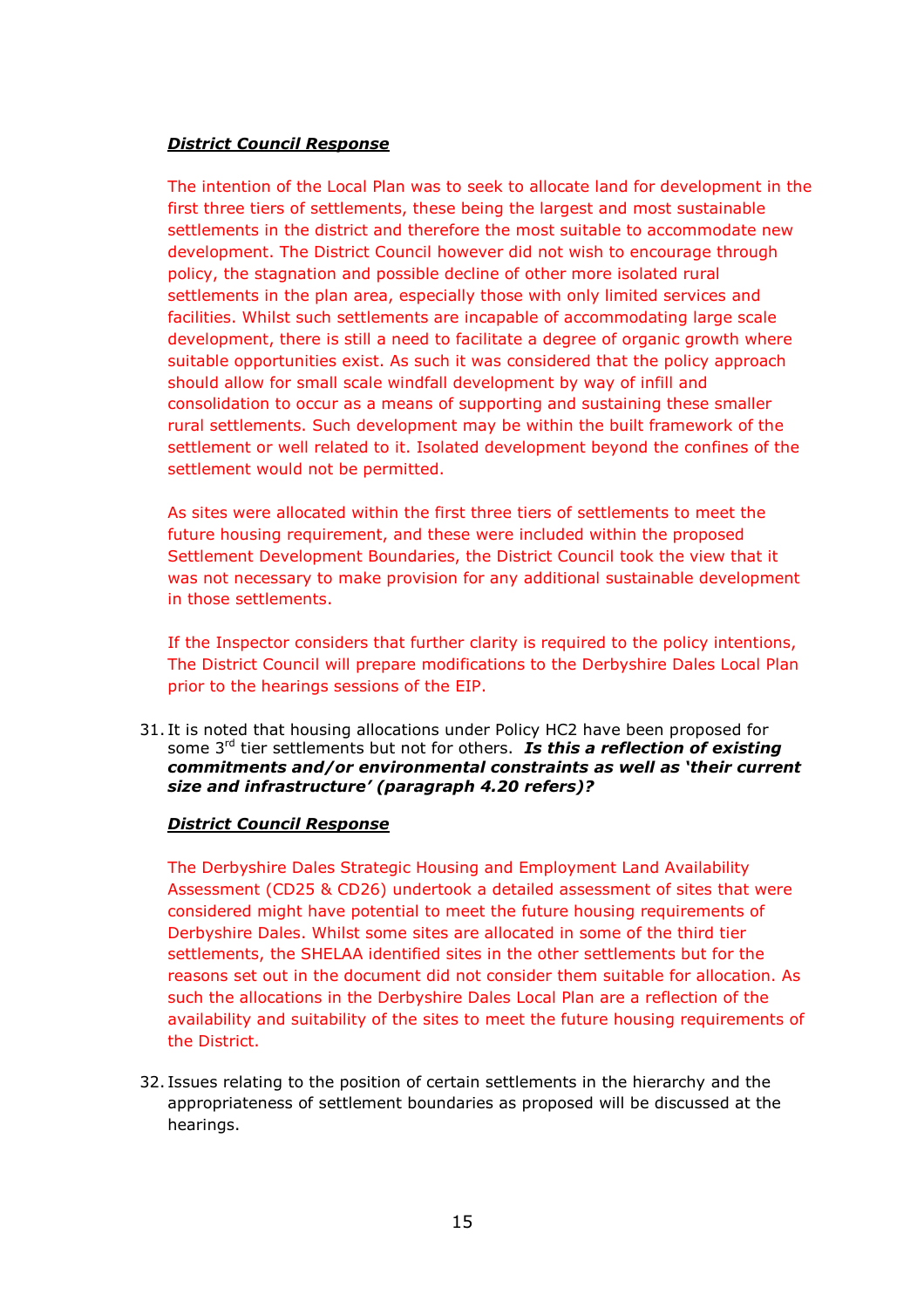The District Council notes this point and looks forward to discussing them at the hearing sessions.

33 Policy S4 – The policy is not positively worded and appears overly prescriptive. For example the 2<sup>nd</sup> section refers to development only being permitted if it meets 9, or in the case of residential development, 12 criteria. Are these criteria not covered by other policies in the plan?

# District Council Response

The District Council will consider this point further and prepare appropriate modifications to Policy S4 prior to the commencement of the hearing sessions of the EIP.

In the  $2<sup>nd</sup>$  section the bullet point relating to heritage assets is not consistent with the Framework and the different tests within paragraphs 133 and 135. The bullet point relating to existing buildings in settlement boundaries appears restrictive in that most buildings in such locations would be suitable for re-use. It could be expressed in such a way as to seek that development retains buildings that positively contribute to the settlement and that works and extensions respect their character. Please give consideration as to how the policy could be more positively worded?

# District Council Response

The District Council will consider this point further and prepare appropriate modifications to Policy S4 prior to the commencement of the hearing sessions of the EIP

34 The criteria relating to residential schemes do not appear to be necessary. Density is covered by Policy S2. Criterion b) is covered by Policy HC11. Any reference to amenity space would be better dealt with under Policy HC11, albeit that the term 'appropriate area' is unclear. The plan should be read as a whole.

# District Council Response

The District Council agrees with the Inspector that the Local Plan should be read as a whole. As such it will review whether the criteria highlighted should be deleted from Policy S2 and whether the reference to amenity space is more appropriately dealt with under Policy HC11 or other policies of the Local Plan. The District Council will propose modifications prior to the hearing sessions of the EIP.

# 35. Policy S5 - Are the criteria towards the end of the policy not largely covered by other policies in the plan?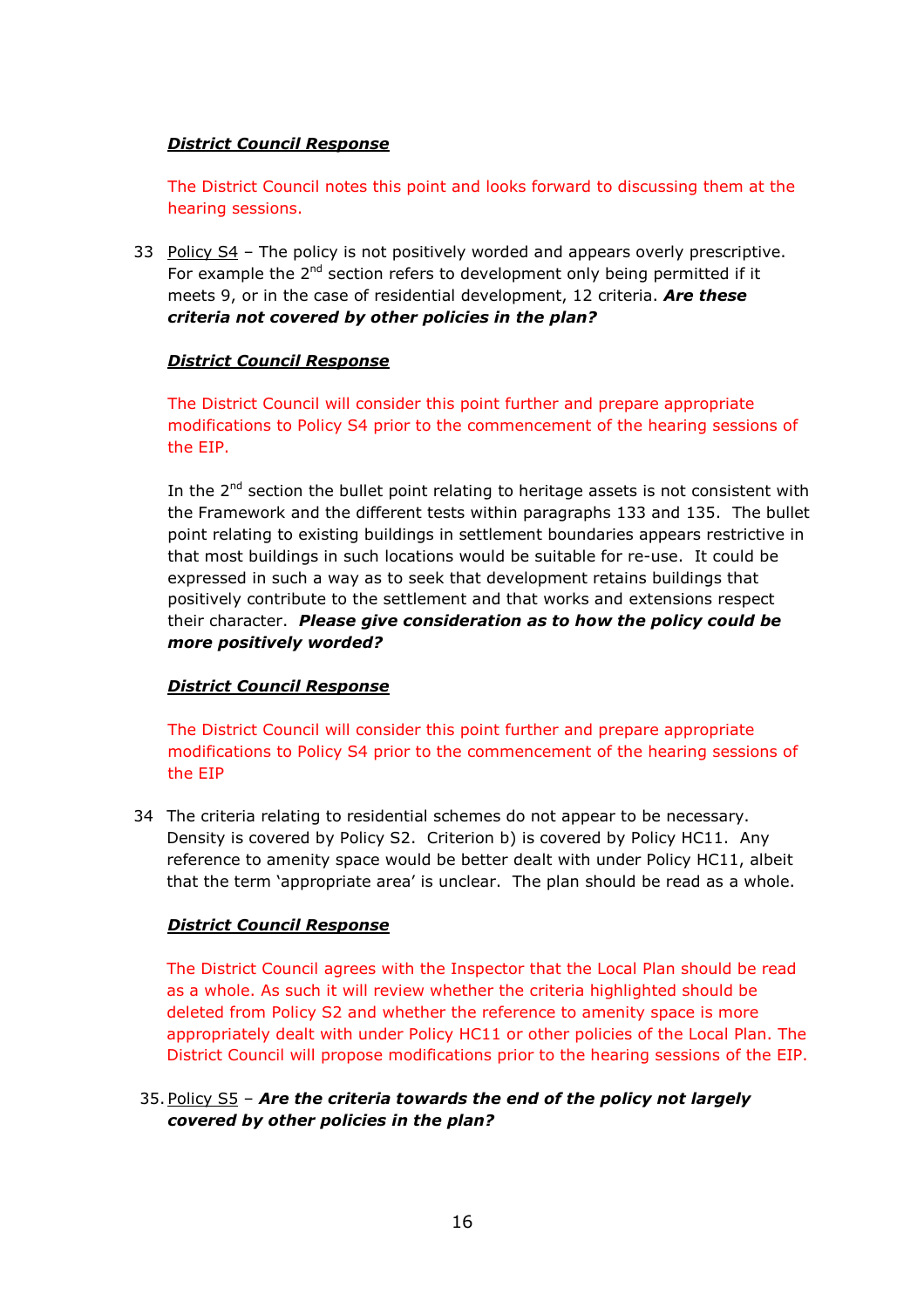The District Council will consider this point further and prepare appropriate modifications to Policy S5 prior to the commencement of the hearing sessions of the EIP

The policy seeks to 'protect' the landscape rather 'than recognising the intrinsic character and beauty of the countryside' as set out in the Framework's core planning principles. The bullet point relating to heritage assets is not consistent with paragraphs 133 to 135 of the Framework.

# District Council Response

The District Council will consider modifications to Policy S5 to ensure that it adequately reflects the advice contained within Paragraphs 133 to 135 of the NPPF.

The bullet point relating to agricultural land could be made simpler if worded along the following lines – 'any significant loss of the best and most versatile agricultural land is outweighed by the benefits of the development and the development cannot be sited on land of lesser agricultural value'. The bullet point relating to traffic is more restrictive that paragraph 32 of the Framework. Is the policy consistent with the Framework?

# District Council Response

The District Council agrees with the Inspector in regards to the bullet point relating to agricultural land and will prepare a modification to the Local Plan accordingly.

In terms of the bullet point relating to traffic being more restrictive than paragraph 32 of the Framework, as the Inspector will be aware the plan area is characterised by dispersed rural settlements, often with narrow rural roads bordered by hedgerows and stone walls. These features are often key to the defining landscape character of the plan area. The intention of this aspect of policy S5 is to seek to ensure that traffic generated by development does not have a detrimental impact upon these important landscape features.

The District Council has not included this element within Policy S5 with the intention of it being more restrictive than Paragraph 32 in the NPPF. Rather its inclusion is intended to reflect the importance that these features have on character of the plan area.

If the Inspector considers that this aspect of Policy of S5 is more restrictive than Paragraph 32 of the NPPF then the District Council will seek to modify the policy accordingly.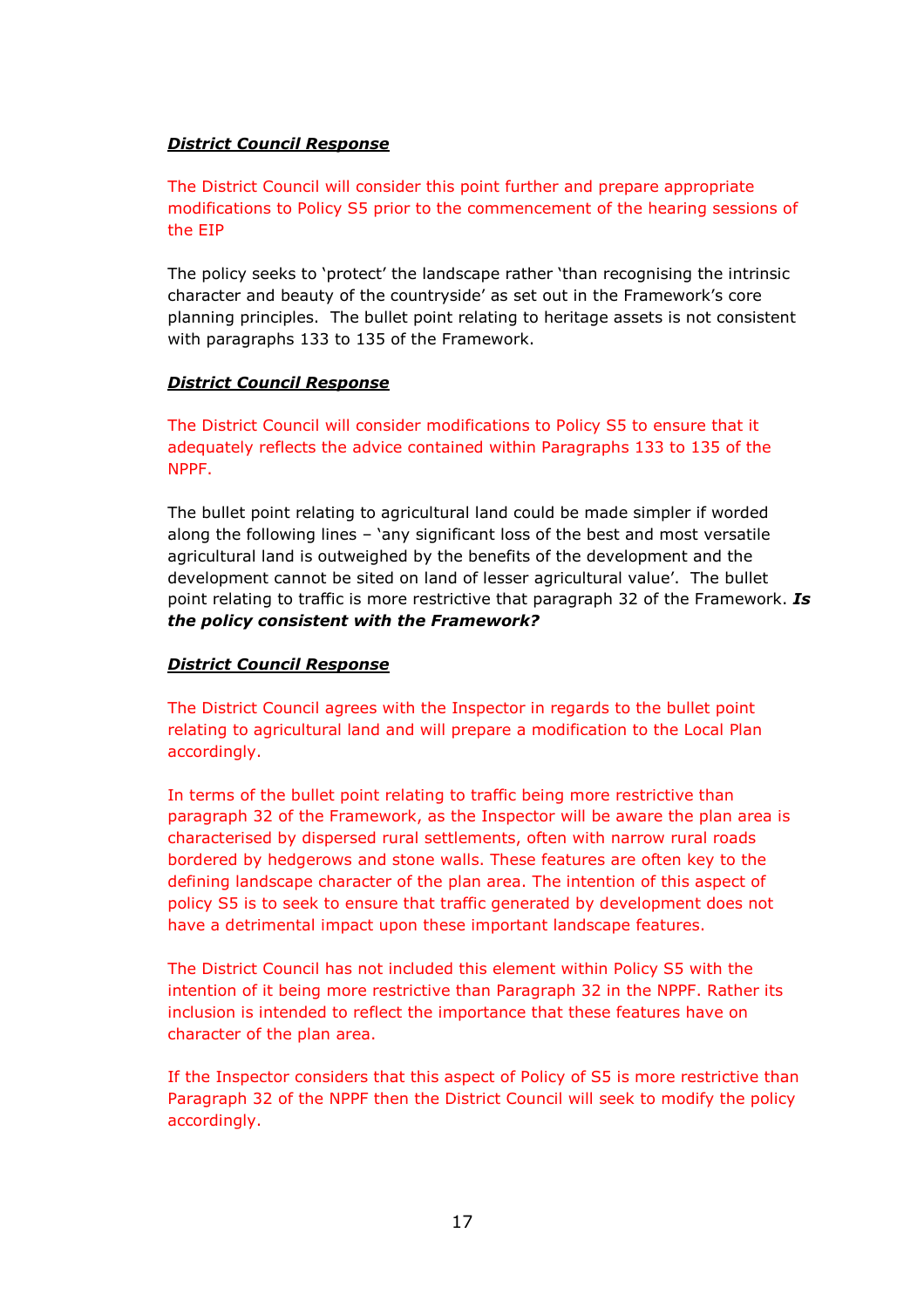36. Policy S3 allows development in  $4<sup>th</sup>$  and  $5<sup>th</sup>$  tier villages which do not have settlement boundaries. Therefore, this should be added to Policy S5 as a form of new residential development that can be granted to ensure consistency.

# District Council Response

The District Council agrees with the Inspector on this point and will prepare a suitable modification to the Local Plan.

If policies elsewhere e.g. HC1, are amended to indicate the circumstances where permission may be granted outside settlement boundaries if a five year HLS of deliverable sites cannot be demonstrated, then Policy S5 would also need to be amended accordingly. Is the policy consistent with other policies in the plan?

# District Council Response

The District Council submitted the Derbyshire Dales Local Plan Pre Submission Draft for Examination in Public on the basis that it considered that it could demonstrate a five year housing land supply. If the Inspector considers that the Local Plan requires modification to allow for more flexibility about the location of where development may be acceptable to ensure that a five year supply of housing is maintained then the District Council will prepare an appropriate modification to Policy S5 to ensure that it is consistent with other policies in the Local Plan.

37. Policy S6 – Comments and questions about OAN and the housing requirement have been made above. A number of other issues have been raised in representations which are likely to be discussed at the hearings e.g. HMA; economic growth, market signals and affordable housing uplifts; meeting the Peak District National Park OAN; effect on commuting patterns; and older persons housing.

# District Council Response

The District Council notes this point and looks forward to discussing them at the hearing sessions..

38. Policy SZ - The inclusion of '...allocated in Policy EC2' would make the policy more consistent with the wording of Policy S6.

# District Council Response

To ensure consistency with the approach taken in Policy S6 the District Council agrees with the Inspector and will prepare an appropriate modification to the Local Plan.

Paragraph 4.33 refers to up to 15 hectares of employment land as recommended by CD27 whereas the policy refers to at least 15 hectares of provision. It is assumed that this is because provision above 15 hectares would be supported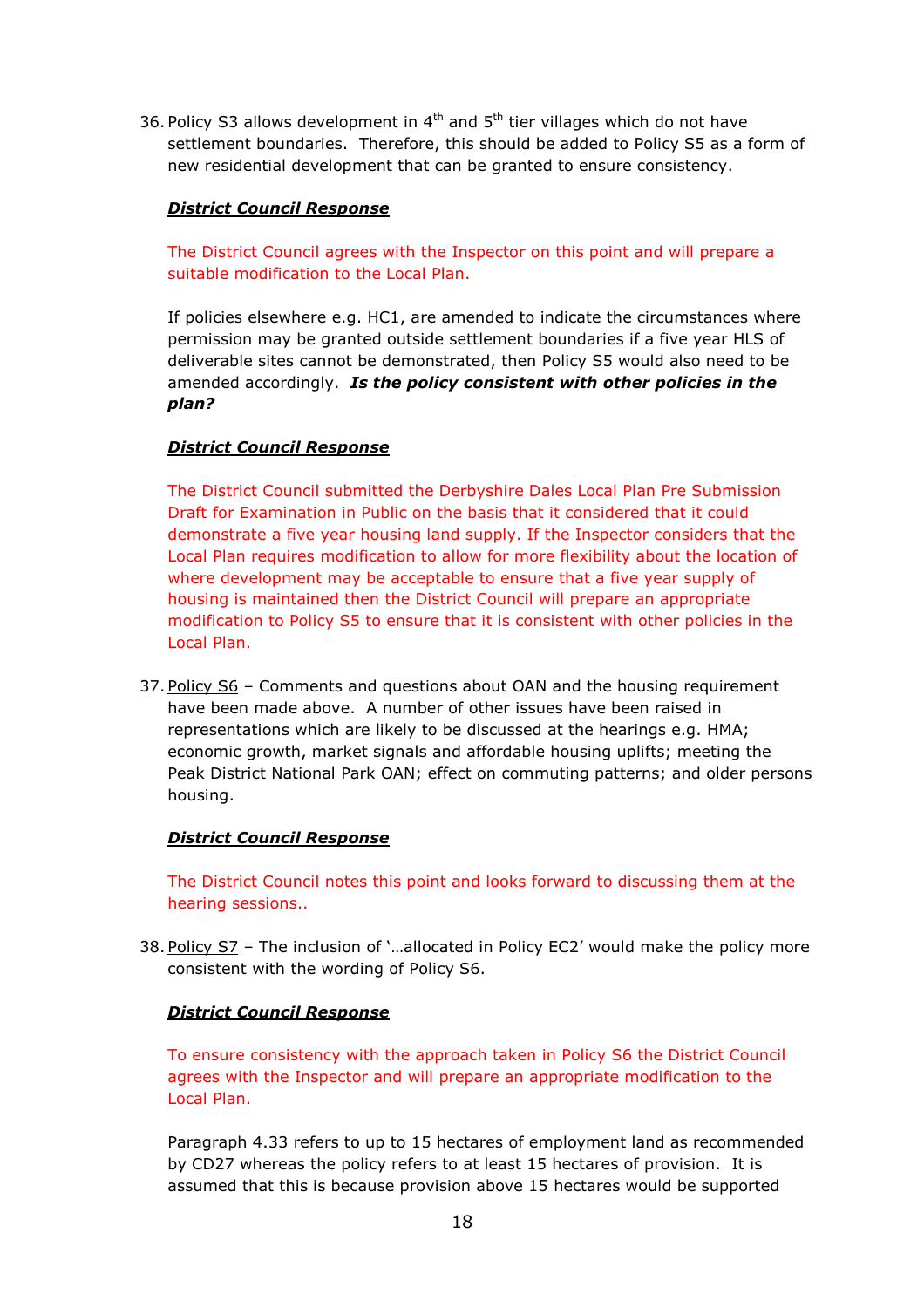e.g. by Policy EC1 and would not undermine the plan's strategy.

#### District Council Response

The Inspector has assumed correctly.

39. Policy S8 – Is the wording in paragraph 4.43 describing Tansley accurate (see representations)? In Policy S8 a) it would be helpful to cross reference with Policy PD10.

#### District Council Response

A number of representations raise concern about the description of Tansley in Paragraph 4.43 the District Council. The Officer response to these representations was:

"Comments regarding the description of Tansley within paragraph 4.43 are noted. The sustainability of Tansley as a settlement has been assessed as part of a review of the Settlement Hierarchy Paper, of which settlements were scored based upon their social and economic functions. Tansley was assessed as an accessible settlement with limited facilities. These villages are assessed to have good social infrastructure, some local employment opportunities and good accessibility to the towns and centres. Tansley is located within easy reach of the main road networks and whilst the bus service may be limited, there is a bus service available. All settlements have been assessed using the same methodology and therefore it is considered that no change is required to the description of Tansley in paragraph 4.43."

On the basis of the evidence in the Settlement Hierachy Paper (CD43), the District Council maintains that Paragraph 4.43 accurately describes Tansley. A review of the bus timetable (http://www.derbysbus.info/times/timetables/150L-160222.pdf) indicates that the current services do facilitate commuting to Matlock in both the morning and evening with an hourly services – two hourly services at other times.

If the Inspector considers that it is necessary to include a cross reference in Policy S8 to Policy PD10, rather than the plan be read as a whole then the District Council will prepare an appropriate medication to the Local Plan.

40. Policy S10 – The policy does not include under b) 'supporting the development of new housing on sustainable sites' whereas this phrase is included in Policies S8 and S9. Was this omission intended and, if so, why?

# District Council Response

This was an unintentional omission, the District Council will prepare an appropriate modification to Policy S10 to correct this.

41. Policy S11 - The delivery of infrastructure will be discussed at the hearings. What is the latest timetable for the likely introduction of a CIL Charging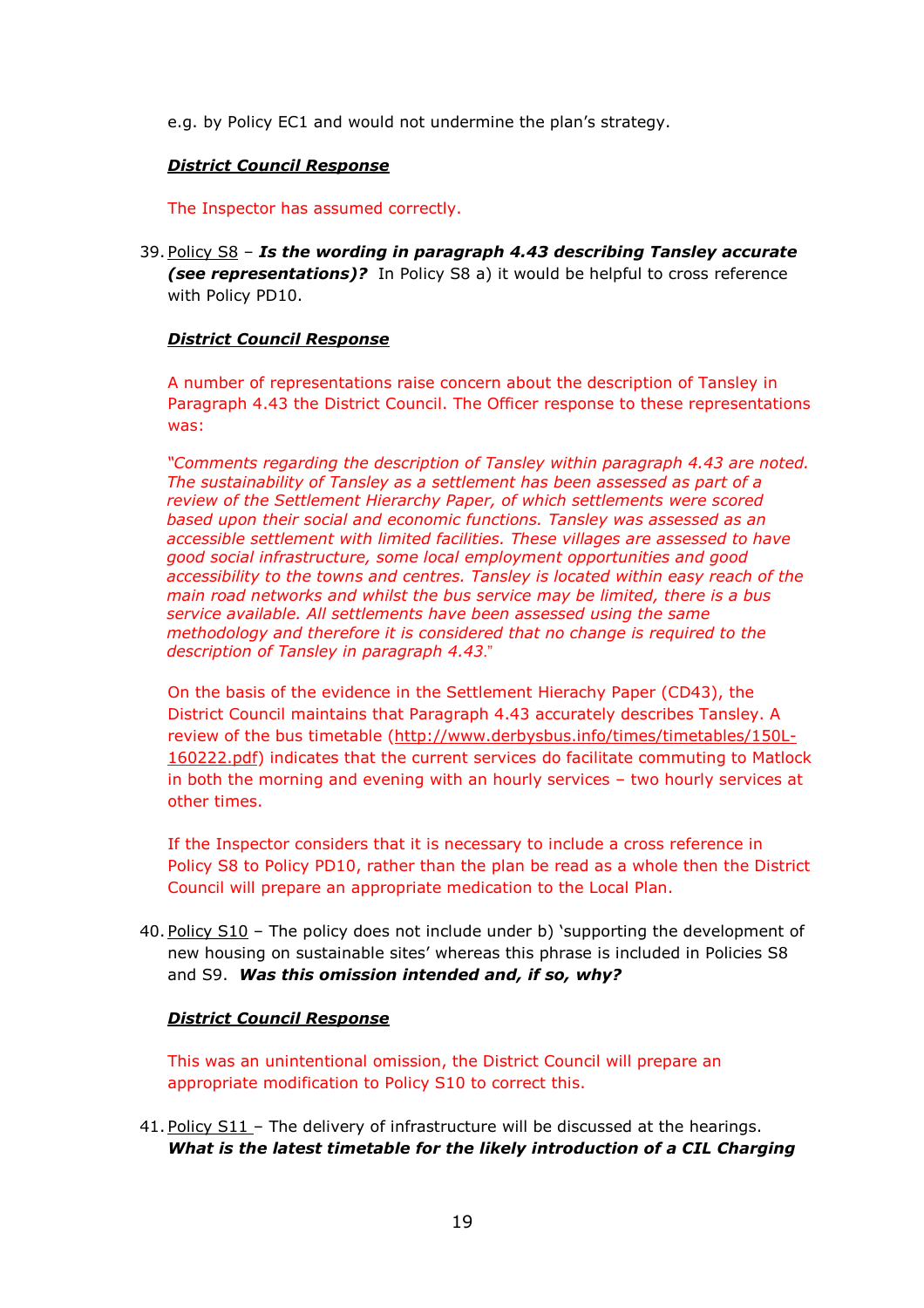# Schedule? How does this timetable fit with the timing of detailed feasibility studies by some agencies referred to in paragraph 4.66?

# District Council Response

The District Council approved a draft timetable for the implementation of a Derbyshire Dales Community Infrastructure Levy at a meeting of Council on 26<sup>th</sup> January 2017:

| Date            | <b>Stage</b>                                                                                                                 |
|-----------------|------------------------------------------------------------------------------------------------------------------------------|
| April/May       | Six weeks consultation on preliminary charging<br>schedule                                                                   |
| June/July       | Report back to Council on consultation responses and<br>seek authority for public consultation on draft charging<br>schedule |
| October         | <b>Consultation on Draft Charging Schedule</b>                                                                               |
| <b>November</b> | Examination - Hearing or Written Reps                                                                                        |
| January 2018    | Council - Consider Report of Examiner & Agree to<br>Introduction of CIL                                                      |
| March 2018      | CIL formally introduced                                                                                                      |

A copy of the report to Council is attached to this response.

The draft timetable for the introduction of the Community Infrastructure Levy has been prepared without any reference to the on-going work being undertaken by the relevant delivery agencies. Given that the various delivery agencies are working to different timetables the District Council considers that the introduction of a Derbyshire Dales CIL regime should proceed unencumbered by having to achieve specific milestones of other agencies. Furthermore the introduction of a Derbyshire Dales CIL regime has to meet the various statutory requirements which in essence dictate the time required to bring it forward. In the event that applications come forward in advance of a CIL regime, where appropriate the District Council will seek to utilise s106 obligations to provide financial contributions towards key infrastructure.

# Response

- 42. It would be helpful to have an initial response from the Council on the most straightforward matters raised above before the end of next week (17 February) and an indication of the timetable for producing the other information requested.
- 43. I am not inviting comments from other parties at this stage. I want to clarify the Council's position first. This will help me set out pre-hearing questions in due course on which all parties with relevant representations will have the opportunity to respond.